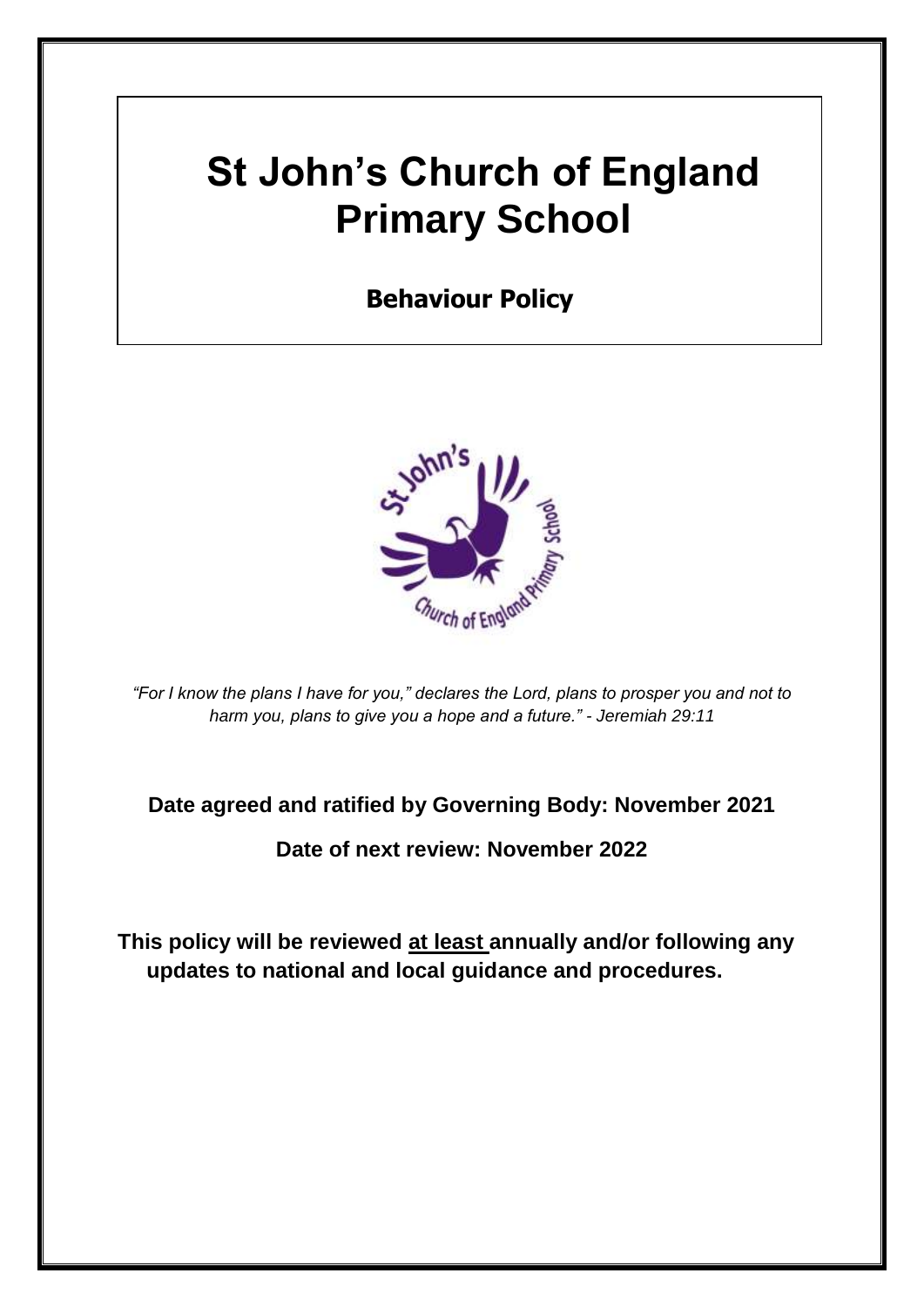### **Contents:**

#### [Statement of intent](#page-2-0)

- 1. [Legal framework](#page-3-0)
- 2. [Roles and responsibilities](#page-3-1)
- 3. [Definitions](#page-6-0)
- 4. [Smoking and controlled substances](#page-7-0)
- 5. [Prohibited sexual harassment](#page-8-0)
- 6. [Items banned from the school premises](#page-9-0)
- 7. [Effective classroom management](#page-11-0)
- 8. [Positive relationships and approach](#page-14-0)
- 9. [The classroom environment](#page-16-0)
- 10. [Understanding behaviour](#page-17-0)
- 11. [De-escalation strategies](#page-17-1)
- 12. [Intervention](#page-18-0)
- 13. [Managing behaviour](#page-19-0)
- 14. **[Isolation rooms](#page-21-0)**
- 15. [Detentions](#page-22-0)
- 16. [Behaviour off the school premises](#page-22-1)
- 17. [Staff training](#page-23-0)
- 18. [Monitoring and review](#page-24-0)
- 19. Template behaviour logging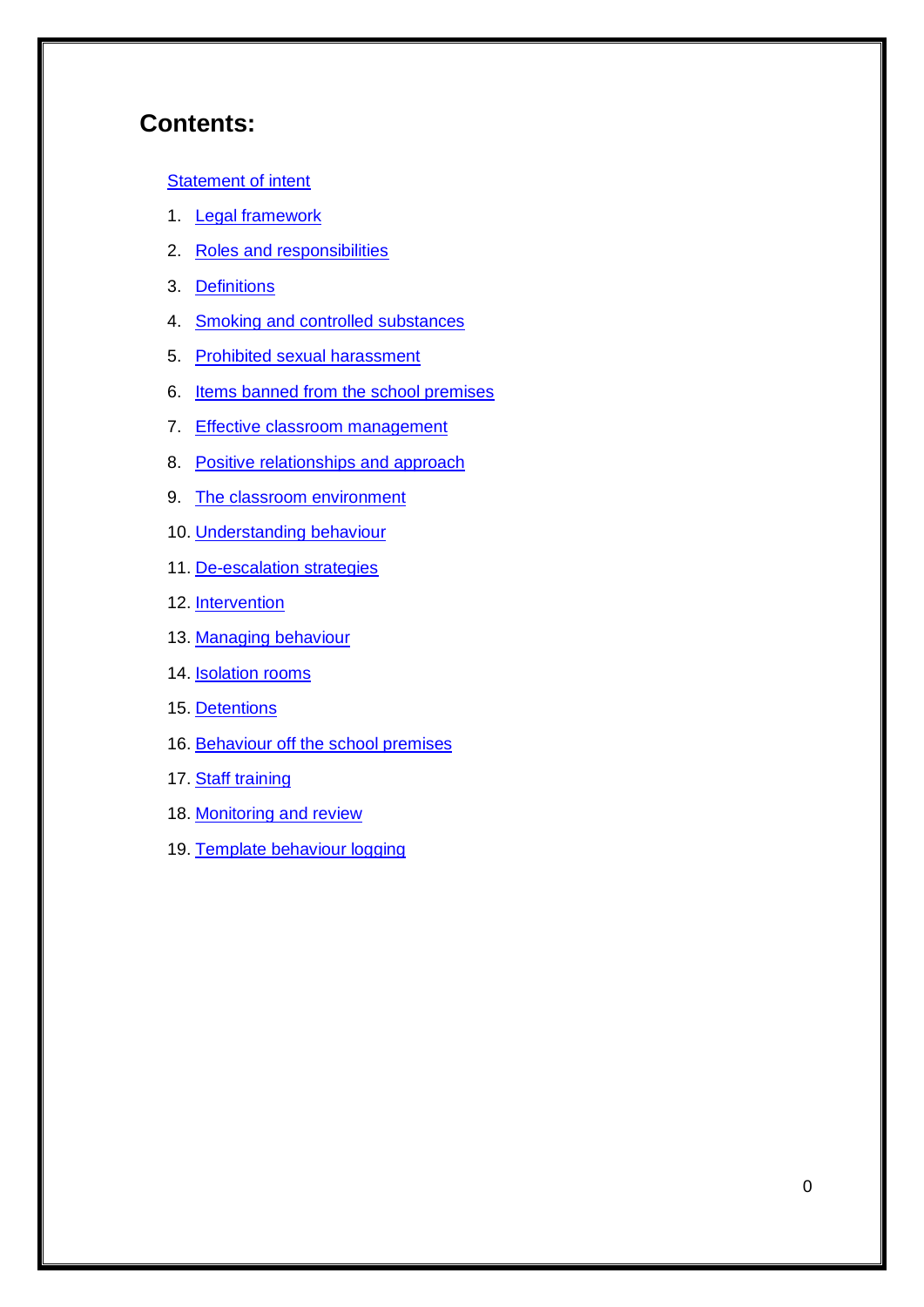### <span id="page-2-0"></span>**Statement of intent**

**St John's Church of England Primary School** believes that, in order to facilitate teaching and learning, acceptable behaviour must be demonstrated in all aspects of school life.

The school acknowledges that behaviour can sometimes be the result of educational, mental health, other needs or vulnerabilities, and will address these needs via an individualised graduated response.

The school is committed to:

- Promoting desired behaviour.
- Promoting self-esteem, self-discipline, proper regard for authority, and positive relationships based on mutual respect.
- Ensuring equality and fair treatment for all using restorative conversations.
- Praising and rewarding good behaviour.
- Challenging and disciplining undesired behaviour.
- Providing a safe environment, free from disruption, violence, discrimination, bullying and any form of harassment.
- Encouraging positive relationships with parents.
- Developing positive relationships with pupils to enable early intervention.
- A shared approach which involves pupils in the implementation of the school's policy and associated procedures.
- Promoting a culture of praise and encouragement in which all pupils can achieve.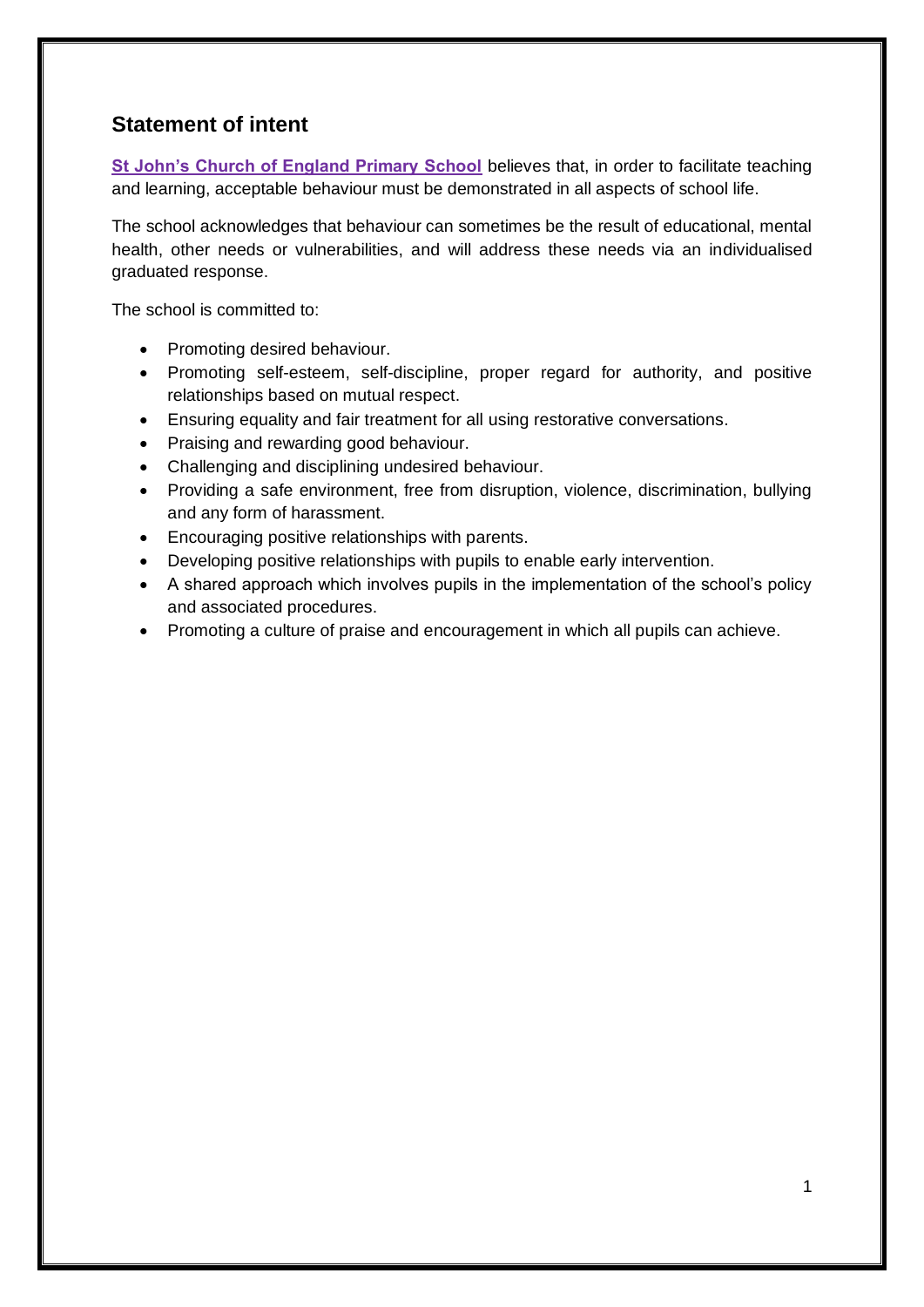# **Legal framework**

- <span id="page-3-0"></span>1.1.1. This policy has due regard to all relevant legislation and statutory guidance including, but not limited to, the following:
	- Education Act 1996
	- Education Act 2002
	- Equality Act 2010
	- Educations and Inspections Act 2006
	- Health Act 2006
	- The School Information (England) Regulations 2008
	- DfE (2016) 'Behaviour and discipline in schools'
	- DfE (2018) 'Sexual violence and sexual harassment between children in schools and colleges'
	- DfE (2018) 'Mental health and behaviour in schools'
	- DfE (2015) 'Special educational needs and disability code of practice: 0 to 25 years'
	- DfE (2013) 'Use of reasonable force'
	- Voyeurism (Offences) Act 2019
	- 1.1.2. This policy operates in conjunction with the following school policies:
		- **Anti-Bullying Policy**
		- **Mental Health & Wellbeing Policy**
		- **Special Educational Needs and Disabilities (SEND) Policy**
		- **Child Protection and Safeguarding Policy**
		- **Complaints Procedures Policy**

# <span id="page-3-1"></span>**Roles and responsibilities**

The **governing body** has overall responsibility for:

- The monitoring and implementation of this policy and of the behaviour procedures at the school. This includes the policy's effectiveness in addressing any Social Emotional Mental Health (SEMH) related drivers of poor behaviour.
- Ensuring that this policy, as written, does not discriminate on any grounds, including, but not limited to, age, disability, gender reassignment, marriage and civil partnership, race, religion or belief, sex and sexual orientation.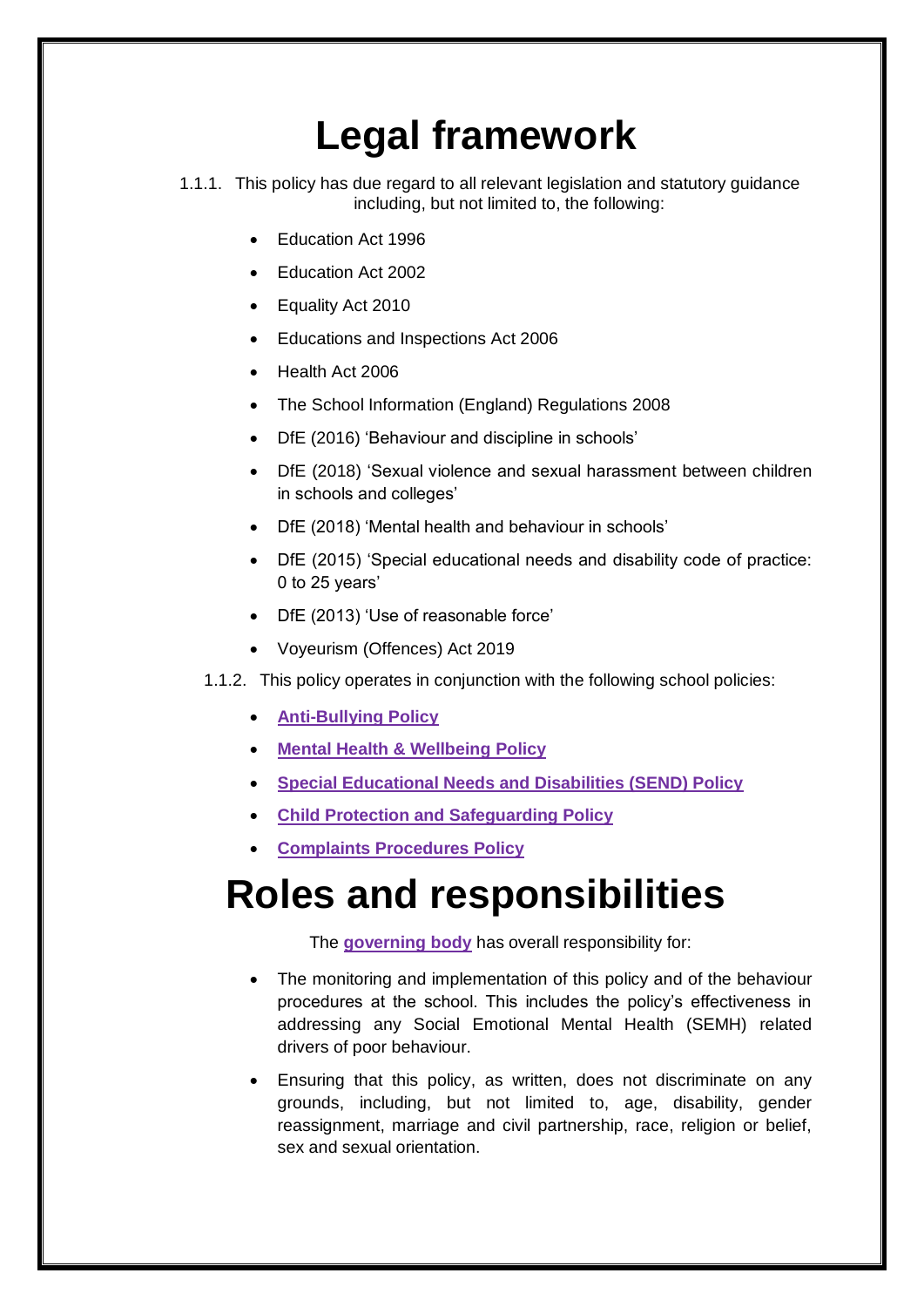- Promoting a whole-school culture where calm, dignity, respect and structure encompass every space and activity.
- Handling complaints regarding this policy, as outlined in the school's **Complaints Procedures Policy**.

The Acting Headteacher and Head of Inclusion & Welfare are responsible for:

- Establishing the standard of behaviour expected by pupils at the school.
- Determining the school values and any disciplinary consequences for undesired behaviour.
- The day-to-day implementation of this policy.
- Publishing this policy and making it available to staff, parents and pupils at least once a year.
- Reporting to the **governing body** on the implementation of this policy, including its effectiveness in addressing any SEMH related issues that could be driving disruptive behaviour.

The **Mental Health Lead** is responsible for:

- Overseeing the whole-school approach to mental health, including how this is reflected in the school's Behavioural Policy, how staff are supported with managing pupils with SEMH related behavioural difficulties, and how the school engages pupils and parents with regards to the behaviour of pupils with SEMH difficulties.
- Collaborating with the **SENDCo**, **Acting Headteacher** and **Governing body**, as part of the SLT, to outline and strategically develop behavioural and SEMH policies and provisions for the school.
- Coordinating with the **SENDCo** and **Mental Health support teams** to provide a high standard of care to pupils who have SEMH related difficulties that affect their behaviour.
- Advising on the deployment of the school's budget and other resources, such as SEND resources and the pupil premium, to effectively meet the needs of pupils with SEMH related behavioural difficulties.
- Providing professional guidance to colleagues about SEMH difficulties and the links with behaviour, and working closely with staff, parents and other agencies, including SEMH charities.
- Referring pupils with SEMH related behavioural difficulties to external services, e.g. specialist children and young people's mental health services (CYPMHS), to receive additional support where required.
- Overseeing the outcomes of interventions on pupils' behaviour, education and overall wellbeing.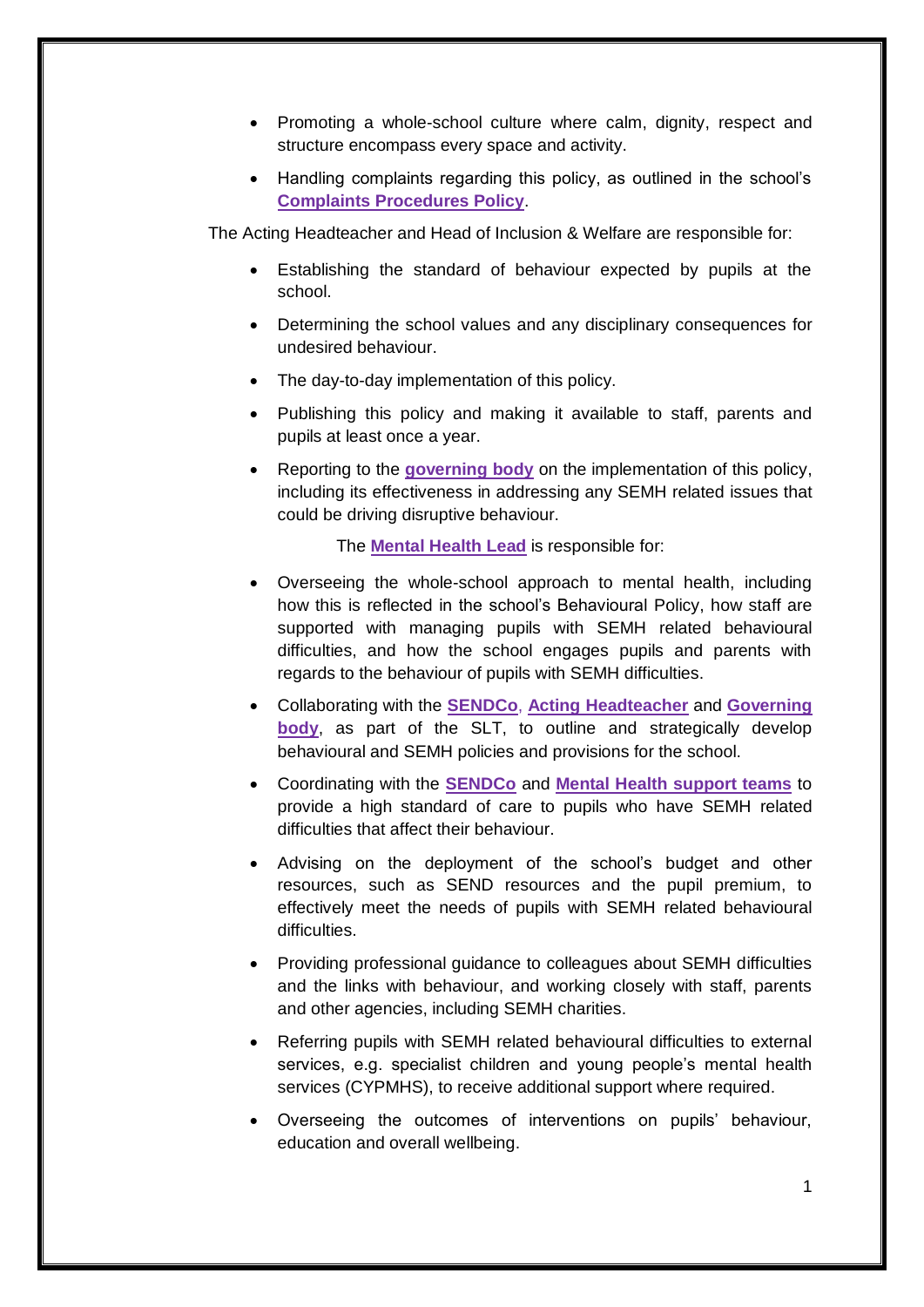- Liaising with parents of pupils with SEMH related behavioural difficulties, where appropriate.
- Liaising with other schools, educational psychologists, health and social care professionals, and independent or voluntary bodies.
- Liaising with potential future providers of education, such as **Secondary school** teachers, to ensure that pupils and their parents are informed about options and a smooth transition is planned.
- Leading CPD on mental health and behaviour.

The **SENDCo** is responsible for:

- Undertaking day-to-day responsibilities for the successful operation of the behavioural and SEMH policies to support pupils with SEND.
- Supporting teachers in the further assessment of a pupil's strengths and areas for improvement and advising on the effective implementation of support.

**Teaching staff** are responsible for:

- Being aware of the signs of SEMH related behavioural difficulties.
- Planning and reviewing support for their pupils with SEMH related behavioural difficulties in collaboration with parents, the **Head of Inclusion & Welfare**, the **SENDCo** and, where appropriate, the pupils themselves.
- Setting high expectations for every pupil and aiming to teach them the full curriculum, whatever the prior attainment.
- Planning lessons to address potential areas of difficulty to ensure that there are no barriers to every pupil achieving their full potential, and that every pupil with SEMH related behavioural difficulties will be able to study the full national curriculum.
- Being responsible and accountable for the progress and development of the pupils in their class.
- Being aware of the needs, outcomes sought, and support provided to any pupils with SEMH related behavioural difficulties.
- Keeping the relevant figures of authority up-to-date with any changes in behaviour.

All members of staff, volunteers and support staff are responsible for:

- Adhering to this policy and ensuring that all pupils do too.
- Promoting a supportive and high-quality learning environment, and for modelling high levels of behaviour.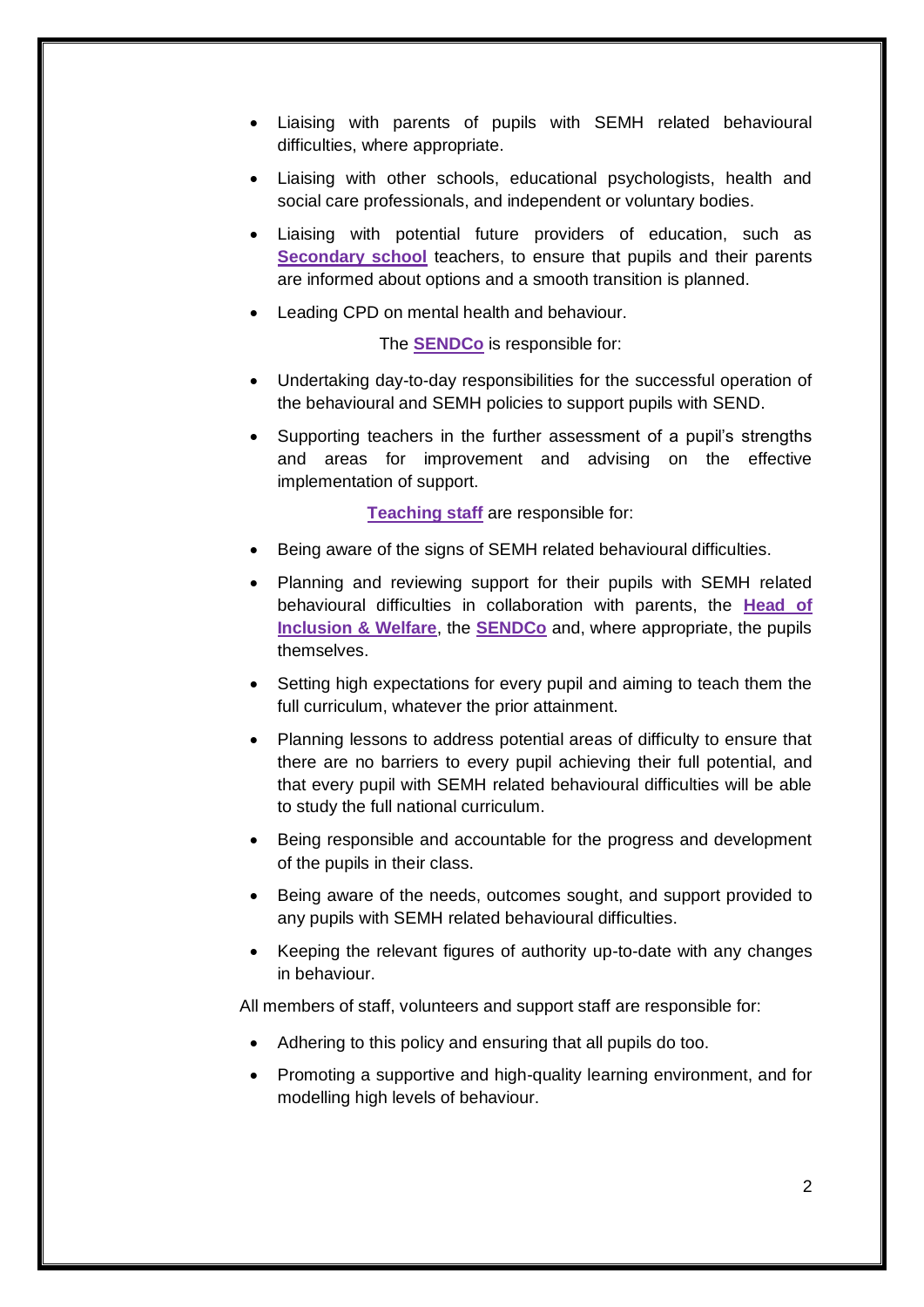Ensuring a situation is restoratively dealt with, reflection sheets completed by the child and appropriate consequences given to pupils who display poor levels of behaviour.

**Pupils** are responsible for:

- Their own behaviour both inside school and out in the wider community.
- Using the strategies and resources that have been given to them.
- Reporting any unacceptable behaviour to a member of staff.

<span id="page-6-0"></span>**Parents** are responsible for the behaviour of their child(ren) inside and outside of school.

### **Definitions**

For the purpose of this policy, the school defines **"serious unacceptable behaviour"** as any behaviour which may cause harm to oneself or others, damage the reputation of the school within the wider community, and/or any illegal behaviour, including, but not limited to, the following:

- **Discrimination** not giving equal respect to an individual on the basis of age, disability, gender reassignment, marriage and civil partnership, pregnancy and maternity, race, religion or belief, sex, and sexual orientation
- **Harassment**  behaviour towards others which is unwanted, offensive and affects the dignity of the individual or group of individuals
- **Vexatious behaviour** deliberately acting in a manner so as to cause annoyance or irritation
- **Bullying** a type of harassment which involved criticism, personal abuse or persistent actions which humiliate, intimidate, frighten or demean the individual
- **Cyberbullying** the use of electronic communication to bully a person, typically by sending messages of an intimidating or threatening nature
- Possession of legal or illegal drugs, alcohol or tobacco
- Possession of banned items
- **Truancy**
- Refusing to comply with disciplinary sanctions
- Theft
- Swearing, racist remarks or threatening language
- Fighting or aggression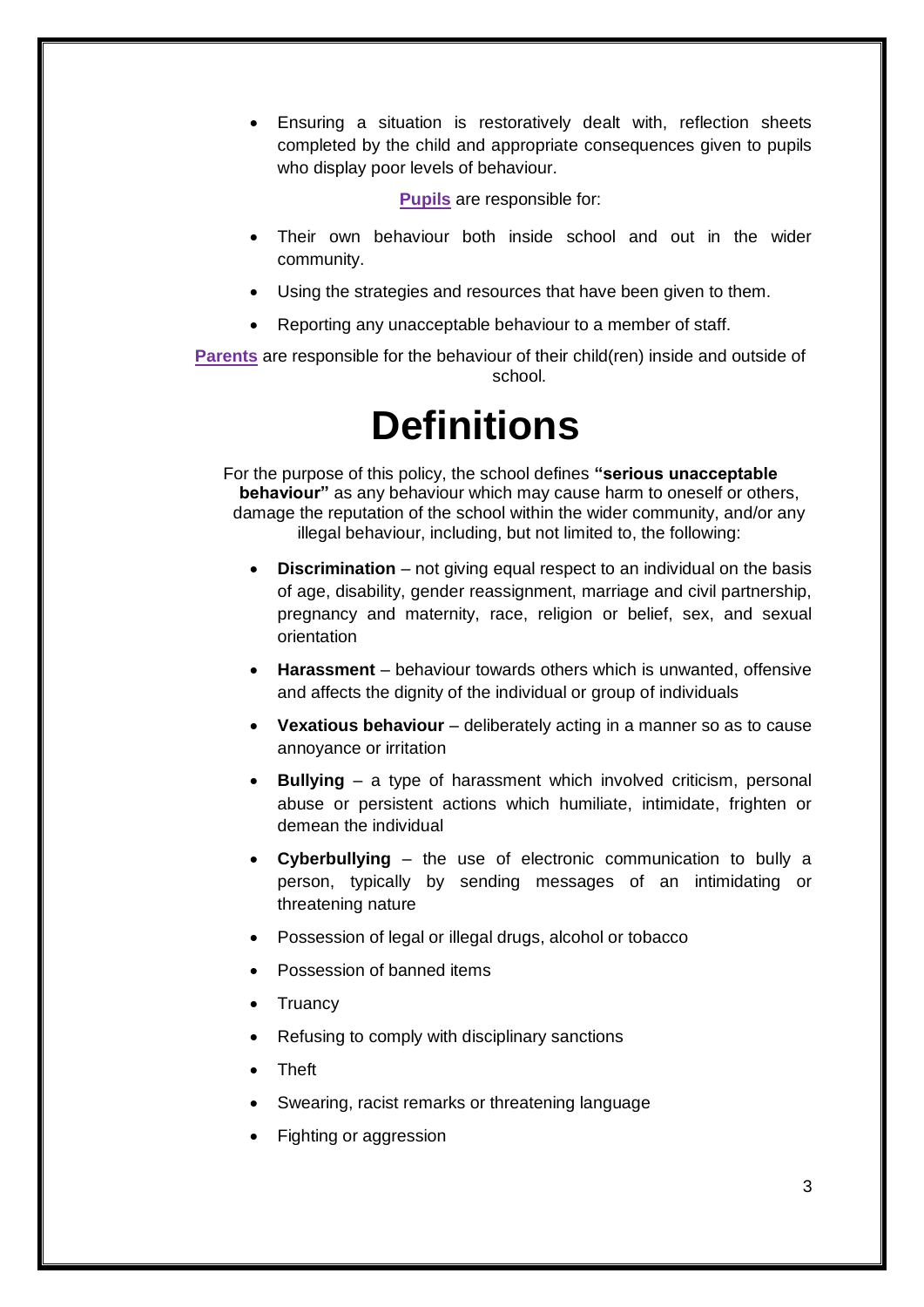For the purpose of this policy, the school defines "low level unacceptable behaviour" as any behaviour which may disrupt the education of the perpetrator and/or other pupils, including, but not limited to, the following:

- Lateness
- Low level disruption and talking in class
- Failure to complete classwork
- Rudeness
- Lack of correct equipment
- Refusing to complete homework, incomplete homework, or arriving at school without homework
- Disruption on public transport
- Use of mobile phones without permission
- Graffiti

"Unacceptable behaviour" may be escalated as "serious unacceptable behaviour", depending on the severity of the behaviour.

"Challenging behaviour" is defined as:

- Discriminative abuse
- Verbal abuse
- Bullying
- Persistent disobedience or destructive behaviour
- Extreme behaviour e.g. violence, running away from school, vandalism
- Any behaviour that threatens safety or presents a serious danger
- Any behaviour that seriously inhibits the learning of pupils
- Any behaviour that requires the immediate attention of a staff member

# <span id="page-7-0"></span>**Smoking and controlled substances**

In accordance with part 1 of the Health Act 2006, this school is a smoke-free environment. This includes all buildings, out-buildings, playgrounds, playing fields and sheltered areas.

Parents, visitors and staff are instructed not to smoke on school grounds and should avoid smoking in front of pupils and/or encouraging pupils to smoke.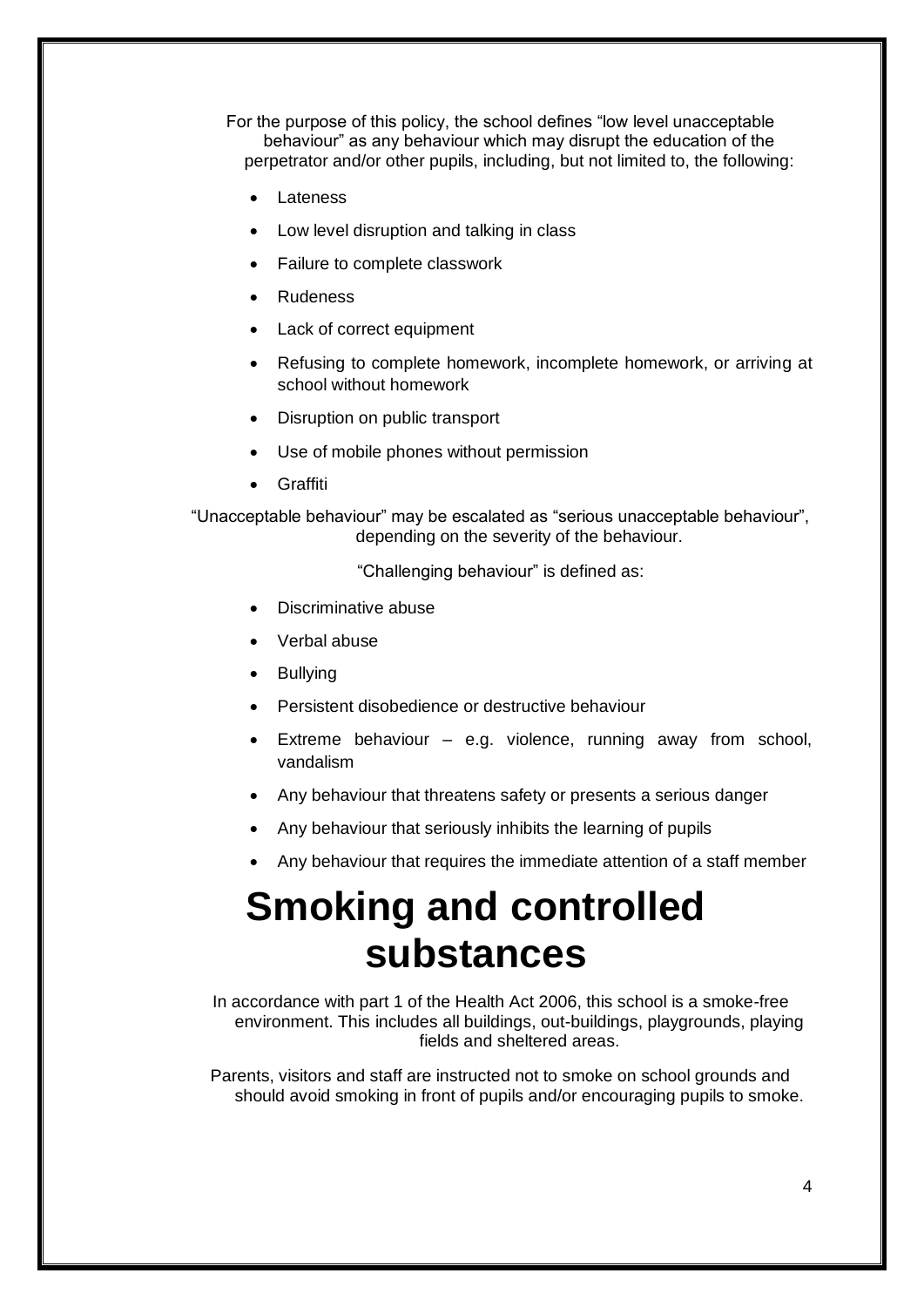Pupils are not permitted to bring smoking materials or nicotine products to school. This includes, but is not limited to, cigarettes, e-cigarettes, lighters, matches or pipes.

In the interest of health and hygiene, the school requests that people refrain from smoking outside the school gates.

The school has a zero-tolerance policy on illegal drugs and legal highs.

Following the identification and confiscation of a controlled substance, the staff member will seal the sample in a plastic bag and include details of the date and time of the confiscation and any witness/witnesses present.

The staff member will store the sample in **the Acting Headteachers locked cupboard**.

The incident will be reported to the police immediately. The police will then collect the item and deal with it in line with their agreed protocols.

The school will not hesitate to name the pupil from whom the drugs were taken to the police, and a full incident report will be completed.

Any further measures will be undertaken in line with the school's **Child Protection and Safeguarding Policy**.

Where controlled substances are found on school trips away from the school premises, the parents of the pupil, as well as the local police, will be notified.

### <span id="page-8-0"></span>**Prohibited sexual harassment**

The school prohibits all forms of sexual discrimination including sexual harassment, gender-based bullying and sexual violence.

Types of conduct that are prohibited in the school and may constitute sexual harassment under this policy include, but are not limited to, the following:

- Unwelcome sexual flirtations or propositions, invitations or requests for sexual activity
- Sexual comments, such as making lewd comments or sexual remarks about clothing and appearance, and calling someone sexualised names
- Sexual "jokes" or taunting, threats, verbal abuse, derogatory comments or sexually degrading descriptions
- Unwelcome communication that is sexually suggestive, degrading or implies sexual intentions, including written, verbal, online, etc.
- Physical behaviour, such as deliberately brushing against, grabbing, massaging or stroking an individual's body
- Taking, displaying, or pressuring individuals into taking photos of a sexual nature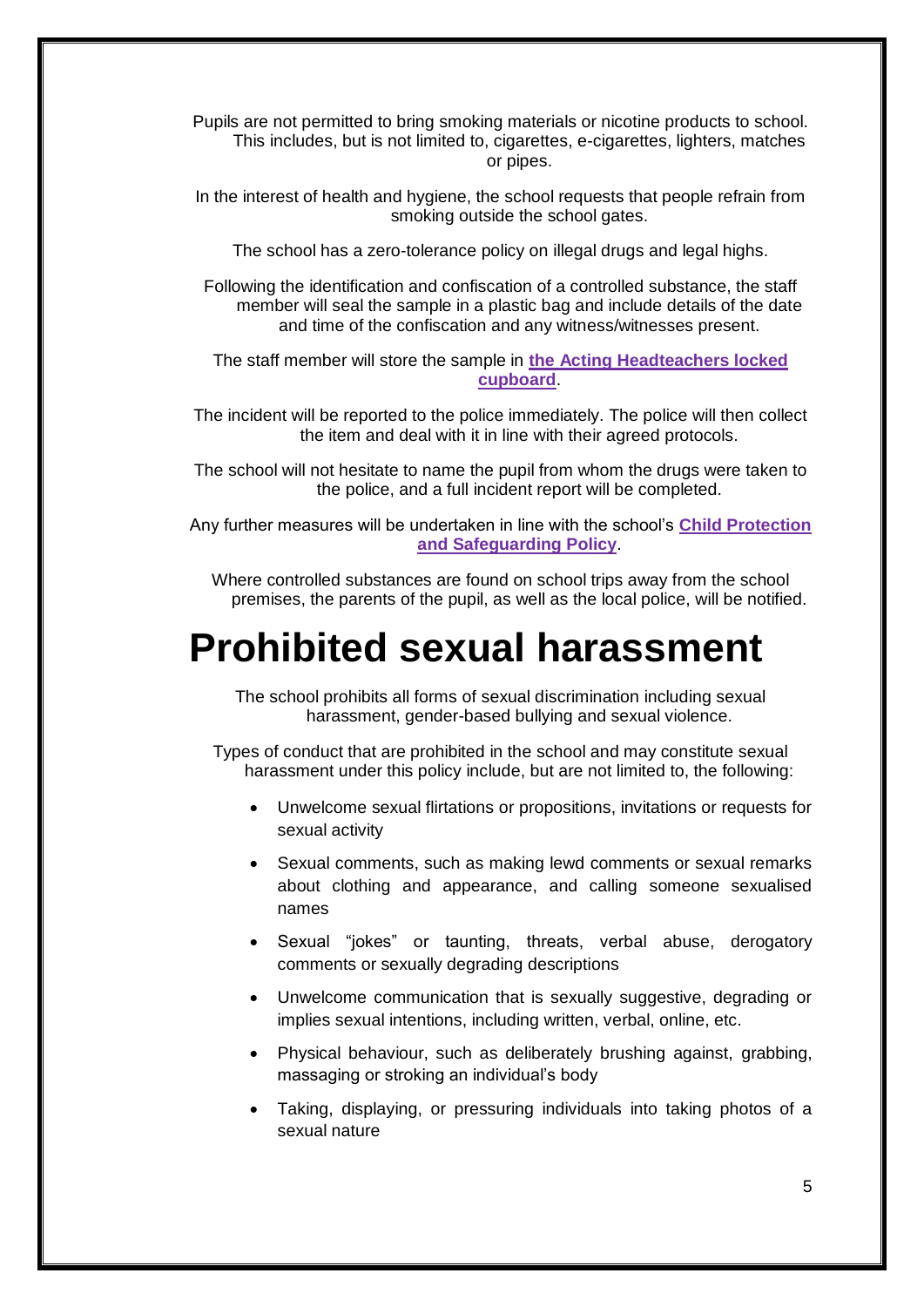- Exposing, or causing exposure of, underclothing, genitalia, or other body parts that are normally covered by an individual, through means including, but not limited to, mooning, streaking, "up skirting", "down blousing", or flashing
- Purposefully cornering or hindering an individual's normal movements
- Engaging in the improper use of school-owned devices and the internet including, but not limited to, the following:
- Accessing, downloading or uploading pornography
- Sharing pornography via the internet or email
- Creating or maintaining websites with sexual content
- Participating in sexual discussions through email, chat rooms, instant messaging, social media, mobile phone or tablet apps, or any other form or electronic communication

The school will respond promptly and appropriately to any sexual harassment complaints in line with the **Child Protection and Safeguarding Policy**; appropriate steps will be taken to stop the harassment and prevent any reoccurrence.

Punishments for incidents of sexual harassment will be determined based on the nature of the case, the ages of those involved and any previous related incidents.

The school will address the effects of harassment and will provide counselling services for victims or academic support services if the harassment has affected performance.

# <span id="page-9-0"></span>**Items banned from the school premises**

The following items are banned from the school premises:

- Fire lighting equipment:
	- Matches, lighters, etc.
- Drugs and smoking equipment:
	- Cigarettes
	- Tobacco
	- Cigarette papers
	- Electronic cigarettes (e-cigs)
	- Alcohol
	- **Solvents**
	- Any form of illegal drugs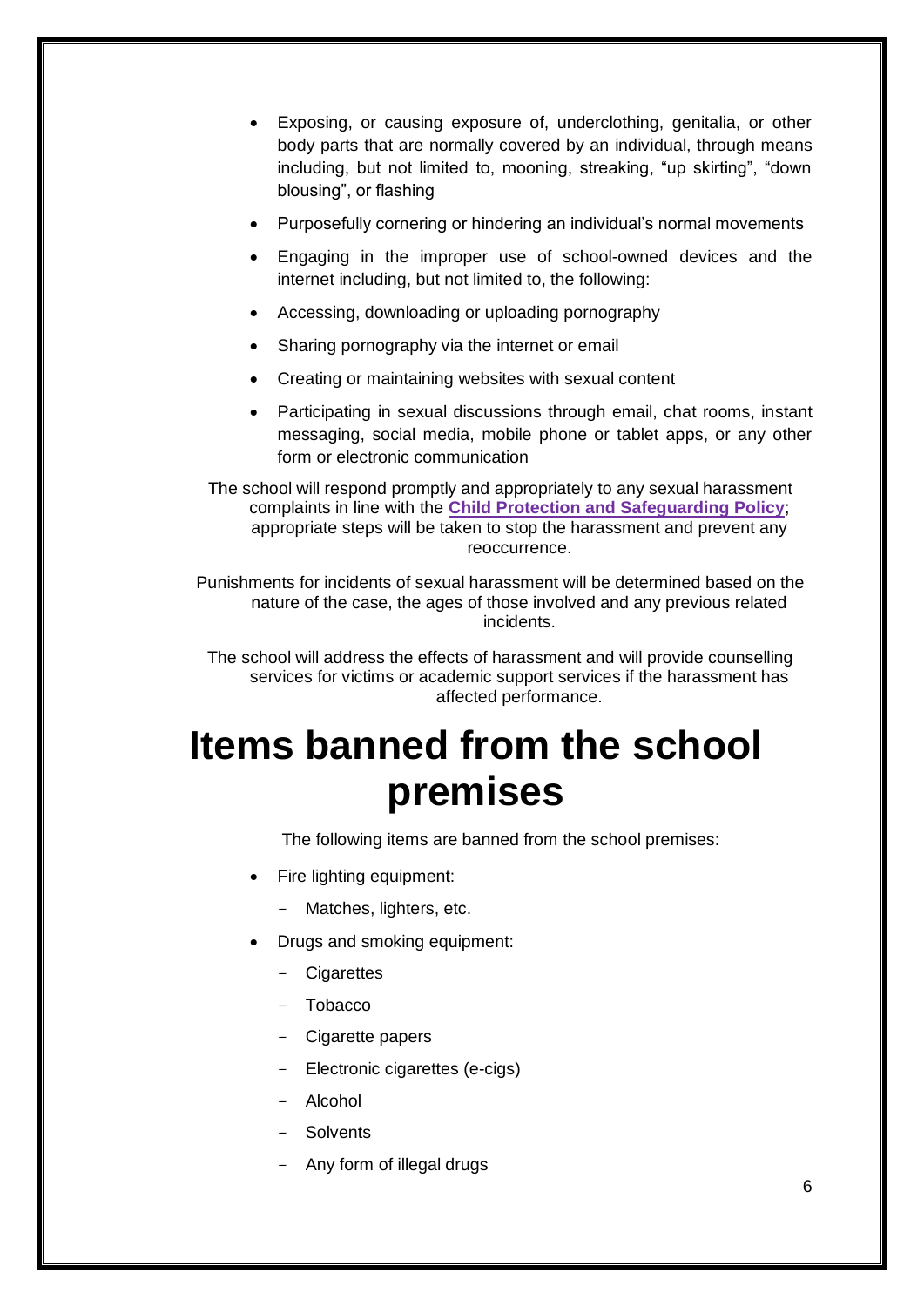- Any other drugs, except medicines covered by the prescribed medicines procedure
- Weapons and other dangerous implements or substances:
	- **Knives**
	- **Razors**
	- Catapults
	- Guns (including replicas and BB guns)
	- Laser pens
	- Knuckle dusters and studded arm bands
	- Whips or similar items
	- Pepper sprays and gas canisters
	- Fireworks
	- Dangerous chemicals
- Other items:
	- Liquid correction fluid
	- Chewing gum
	- Caffeinated energy drinks
	- Offensive materials (i.e. pornographic, homophobic, racist, etc.)
	- Aerosols including deodorant and hair spray

All members of staff can use their power to search without consent for any of the items listed above.

Searches will be conducted by a same-sex member of staff, with another samesex staff member as a witness, unless there is a risk that serious harm will be caused to any person(s) if the search is not done immediately, and it is not practicable to summon another member of staff.

Staff members may instruct a pupil to remove outer clothing, including hats, scarves, boots and coats.

A pupil's possessions will only be searched in the presence of the pupil and another member of staff, unless there is a risk that serious harm will be caused to any person(s) if the search is not done immediately, and it is not practicable to summon another member of staff.

A staff member carrying out a search can confiscate anything upon which they have reasonable grounds to suspect is a prohibited item.

The school is not liable for any damage to, or loss of, any confiscated item.

The police will be contacted if any weapons, knives, illegal substances and extreme or child pornography are discovered by a member of staff.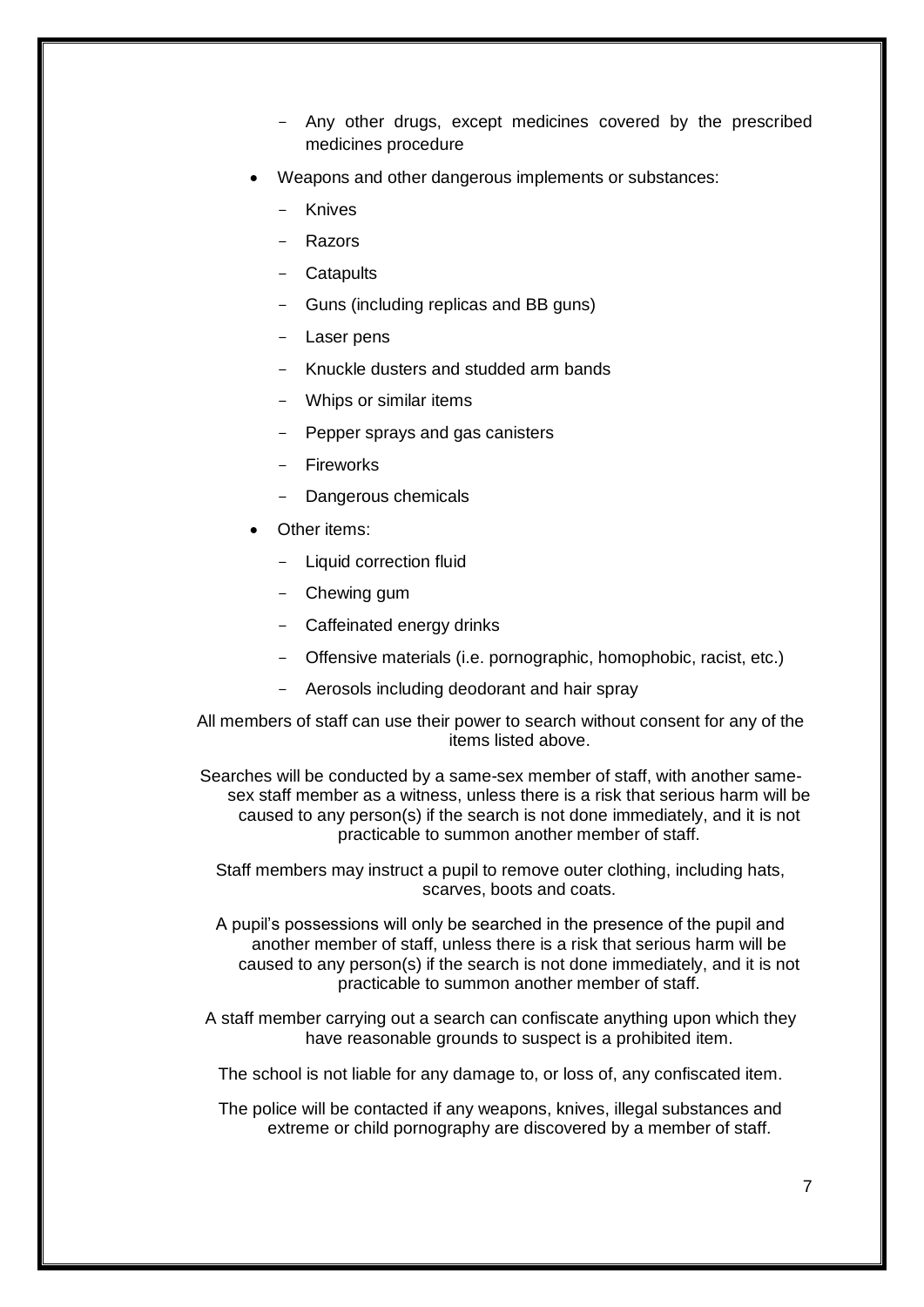For all other items, it is at the discretion of the member of staff to decide if, and when, an item will be returned to a pupil.

Parents will be informed of any confiscated item and may be required to collect the item (unless the item relates to alcohol, illegal drugs or tobacco), from the school office.

The Acting Headteacher will always be notified when any item is confiscated.

### <span id="page-11-0"></span>**Effective classroom management**

The school understands that well-managed classrooms:

- Start the year with clear sets of rules and routines that are understood by all pupils.
- Establish agreed rewards and positive reinforcements.
- Use the restorative approach when dealing with situations.
- Encourage the children to use the restorative reflection sheets to put the onus back onto them and hopefully instil change.
- Establish sanctions for undesirable behaviour.
- Establish clear responses for handling behavioural problems.
- Encourage respect and development of positive relationships.
- Make effective use of the physical safe space available.
- Have well-planned lessons with a range of activities to keep pupils stimulated.

Subject to reasonable adjustments (e.g. those made for pupils whose SEND may affect their behaviour), pupils will be expected to follow the school **Pupil Code of Conduct** which requires pupils to:

- Conduct themselves around the school premises in a safe, sensible and respectful manner.
- Arrive to school on time and fully prepared.
- Follow reasonable instructions given by staff.
- Behave in a reasonable and polite manner towards all staff and pupils.
- Show respect for the opinions and beliefs of others.
- Complete classwork as requested.
- Hand in homework at the time requested.
- Report undesirable behaviour.
- Show respect for the school environment.

Well-managed classrooms are paramount to preventing disruptive and challenging behaviour – the school establishes four core areas to effective classroom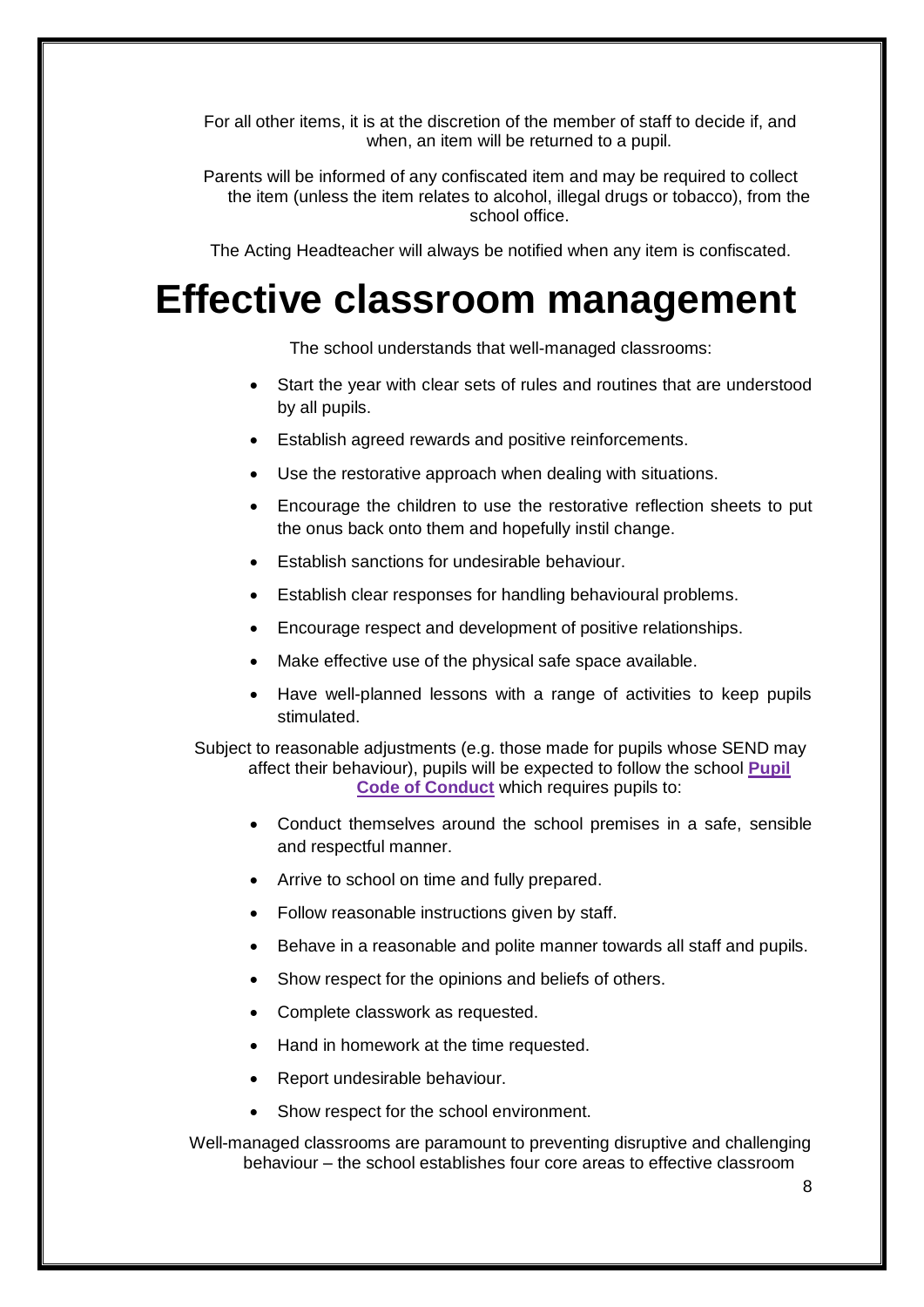management which each contribute to preventing behaviour problems, these are as follows:

- Classroom Charter/Rules
- Visual timetables
- Clear designated area within the classroom where the pupil can go to calm down. This area will have the poster which shows strategies, comfy cushions and blankets, a box with sensory aids to assist the pupil self-regulate
- Routines
- Praise
- Marvellous me virtual badges
- Rewards

In light of this we have chosen 10 school values; 5 Living Values and 5 Learning Values that children have a clear understanding of. By developing in these areas we believe we will become the best learners and the best versions of ourselves that we can be. Here are the ones we chose:

#### **Our 5 Living Values:**

Love **Trust** Honesty Peace Respect

#### **Our 5 Learning Values**:

**Perseverance** Team Player **Creativity** Ambition **Curiosity** 

#### Classroom Agreement

Teachers establish classroom rules on an **annual** basis in conjunction with pupils which define what is acceptable behaviour and consequences if rules are not adhered to.

Teachers ensure that classroom rules are always clear, comprehensive and enforceable.

Attention is given to how rules are worded – teachers ensure they use positive language rather than negative, e.g. "I will act respectfully towards my peers and teachers", rather than "do not act disrespectfully towards your peers and teachers".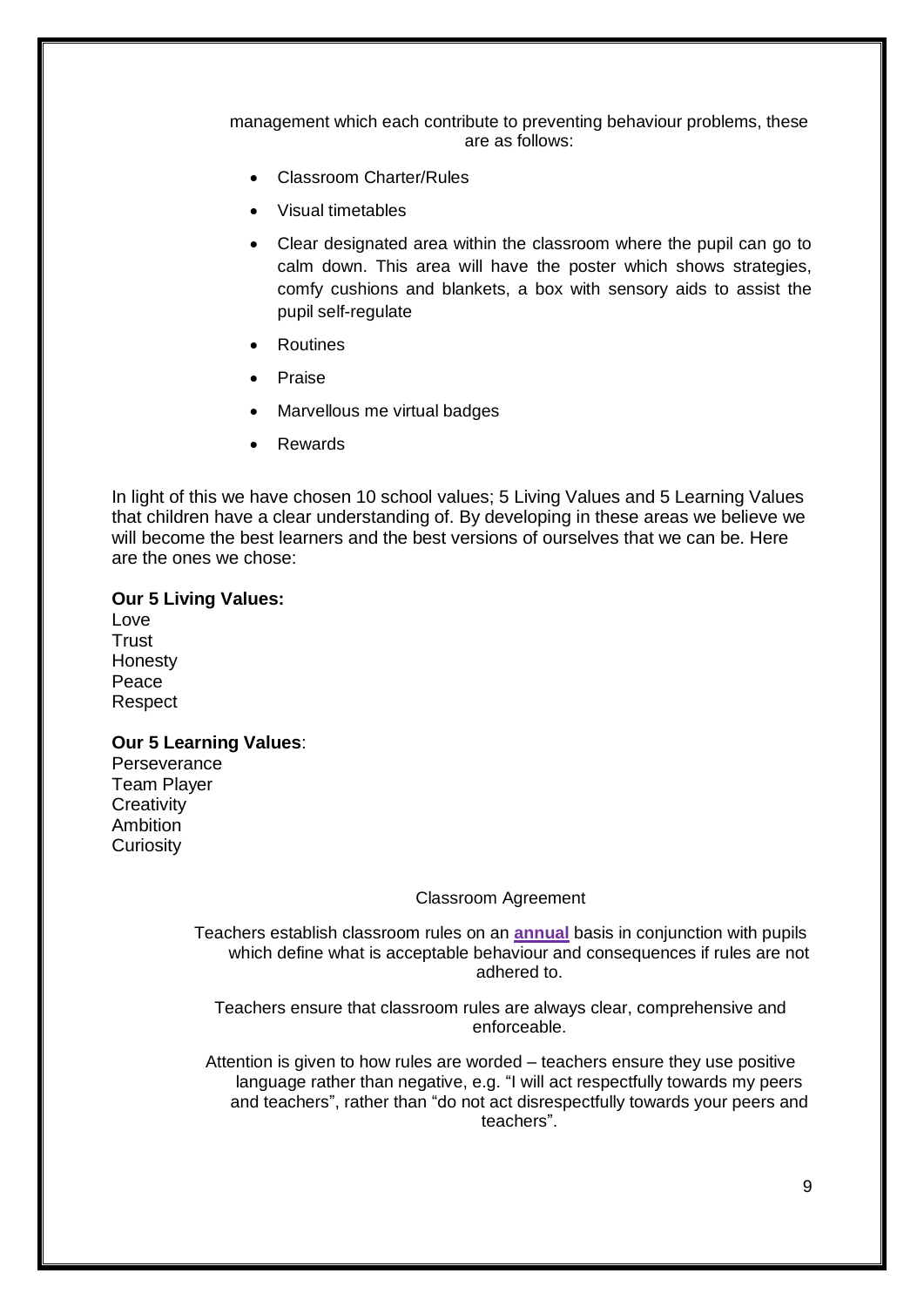Before committing to the classroom rules, teachers ensure that all pupils fully understand what they involve and what is expected of them.

Teachers explain the rationale behind the rules in order to help pupils understand why rules are needed.

Rules are placed on the classroom walls to ensure they are visible to pupils at all times, and they are regularly reinforced within the classroom, e.g. before any lesson activity.

Teachers explain clearly to pupils what will happen if they breach any of the rules so they are aware of the consequences that may be imposed.

#### Routines

The school understands that pupils work best when there is an established routine, and that most behavioural problems arise as a result of a lack of a consistent routine.

Teachers establish classroom routines at the beginning of the academic year in conjunction with pupils and revisit these daily.

Routines may include activities such as the following:

- Putting their hands up before requesting to leave their desk
- Tucking their chairs under the table when they leave their desk
- Handing out exercise books and pens/pencils at the beginning of the lesson
- Lining up quietly when the children leave their classrooms
- Writing lesson objectives down
- Stacking chairs around the sides of the class at the end of the day

Once a routine has been established, the teacher models this for pupils to ensure they understand it.

Routines are displayed alongside the classroom rules on the wall so that they are clearly visible to pupils.

Teachers explain the rationale behind the routine to help pupils understand why it is needed, as well as the sanctions that will be imposed if a pupil does not adhere to the routine.

Teachers ensure that the routine remains consistent and is practised throughout the year to create a more productive and enjoyable environment.

#### Praise

The school recognises that praise is so important in making pupils feel valued and ensuring that their work and efforts are celebrated. Whilst it is important to receive praise from teachers, the school also understands that peer praise is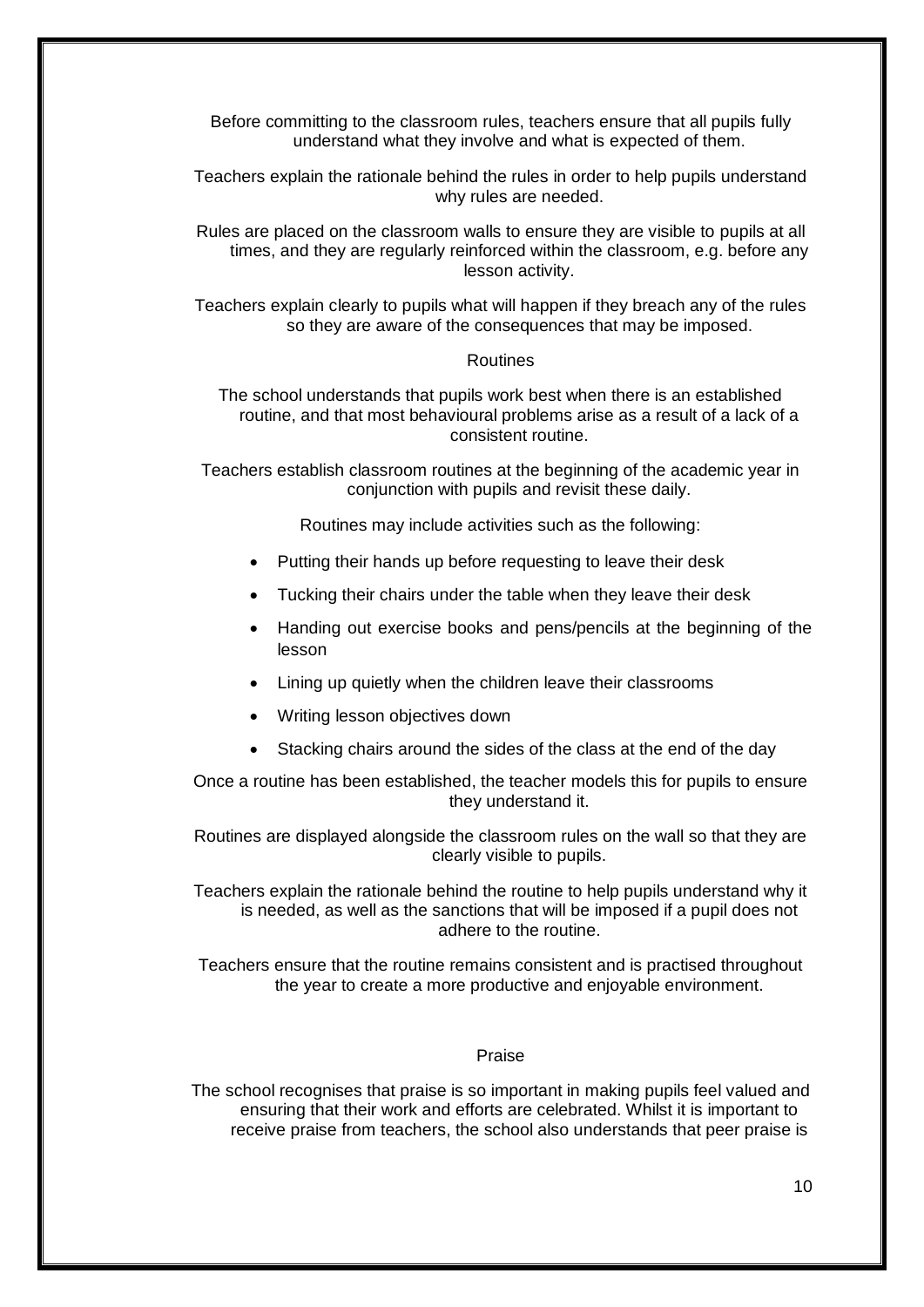effective for creating a positive and fun environment, and value amongst pupils.

When giving praise, teachers ensure:

- They define the behaviour that is being rewarded.
- The praise is given immediately following the desired behaviour.
- The way in which the praise is given is varied.
- Praise is related to effort, rather than only work produced.
- Perseverance and independence are encouraged.

Teachers ensure that praise is not given continuously without reason and only when a pupil's efforts, work or behaviour needs to be recognised.

Praise that is given is always sincere and is never followed with immediate criticism.

Teachers encourage pupils to praise one another, and praise another pupil to the teacher, if they see them modelling good behaviour.

#### Rewards

The school understands that when rewards are used following certain behaviour, pupils are more likely to model the same behaviour again. For rewards to be effective, the school recognises that they need to be:

- **Immediate** immediately rewarded following good behaviour.
- **Consistent** consistently rewarded to maintain the behaviour.
- **Achievable**  keeping rewards achievable to maintain attention and motivation.
- **Fair** making sure all pupils are fairly rewarded

The school uses three different categories of rewards – these are:

- **Social** praise and recognition, e.g. Using Marvellous me, a positive phone call or text home.
- **Physical**  material rewards, e.g. Class reward jar, stickers or certificates.
- **Activity** activity-based rewards, e.g. extra play, free time.

# <span id="page-14-0"></span>**Positive relationships and approach**

Positive teacher-pupil relationships are so important in combatting challenging behaviour. The school focusses heavily on forming these relationships to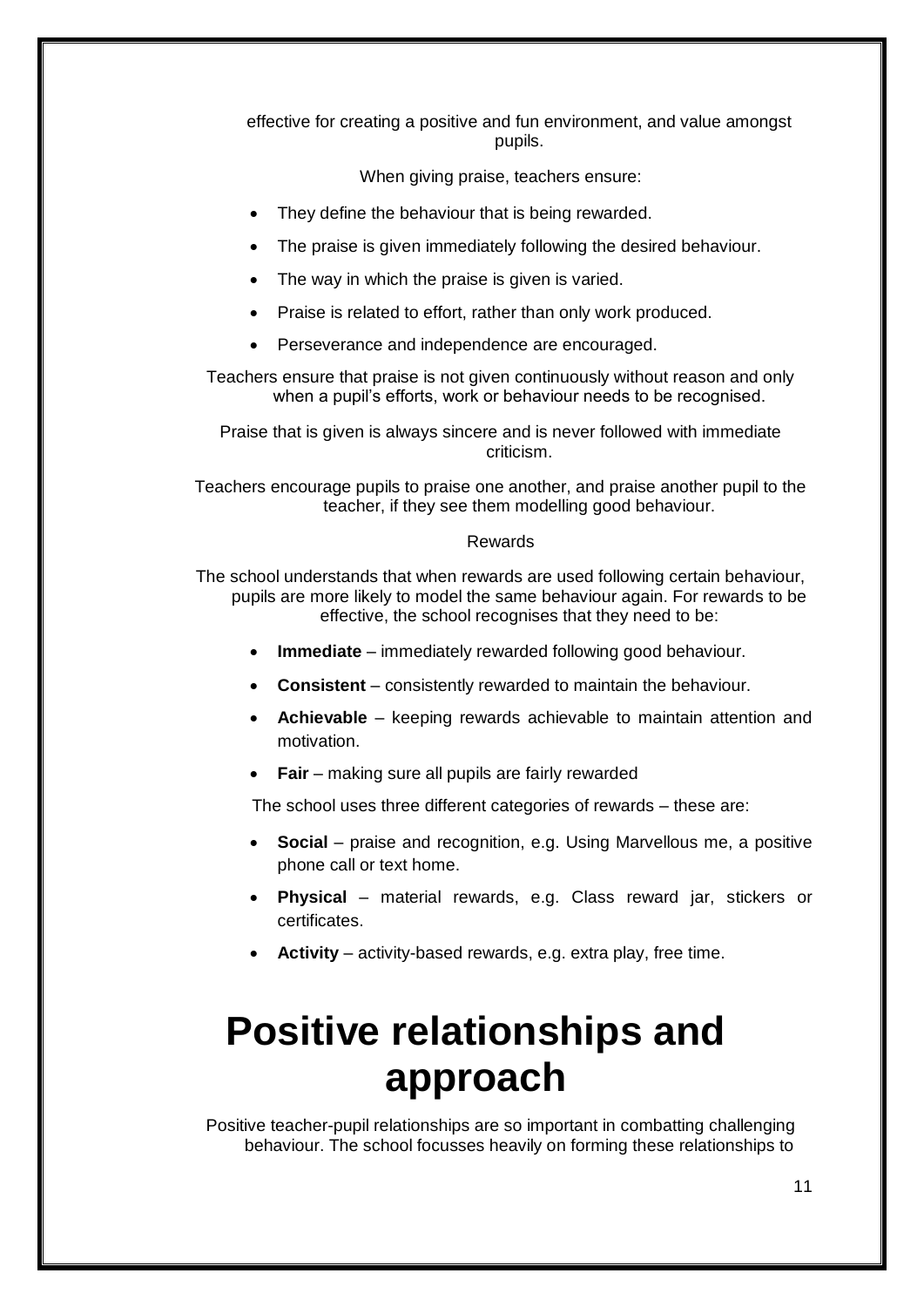allow teachers to understand their pupils and create a strong foundation from which behavioural change can take place.

Teachers will enforce a number of strategies to establish positive relationships with their pupils – these may include:

- Welcoming pupils as they enter the classroom before they all sit down for whole class breakfast time.
- Ensuring pupils understand what is expected of them.
- Creating a positive environment where every pupil feels comfortable and respected.
- Showing an interest in each pupil's interests, talents, goals, likes and dislikes, and their family.
- Engaging with pupils during lunchtime and break time.
- Focussing on using positive language when interacting with pupils to guide them towards positive outcomes rather than highlighting their mistakes.

Within the classroom, teachers establish clear expectations for manners and respect for pupils – this includes:

- Acknowledging and giving praise when a pupil demonstrates good manners.
- Encouraging pupils to treat others with respect by modelling the desired behaviour.
- Informing pupils of the importance of treating others the same way they like to be treated.
- Role playing various situations to demonstrate appropriate responses, so they understand how to act in a given context.
- Establishing a politeness policy to help pupils understand basic manners and respect.
- Teaching pupils the importance of showing respect to each other e.g. writing thank you notes.

The school aims to create a safe and calm environment in which positive mental health and wellbeing is promoted and pupils are taught to be resilient, reducing the likelihood of SEMH related behavioural issues.

The school aims to promote resilience as part of a whole-school approach, using the following methods:

 **Culture, ethos and environment** – the health and wellbeing of pupils and staff is promoted through the informal curriculum, including leadership practice, policies, values and attitudes, alongside the social and physical environment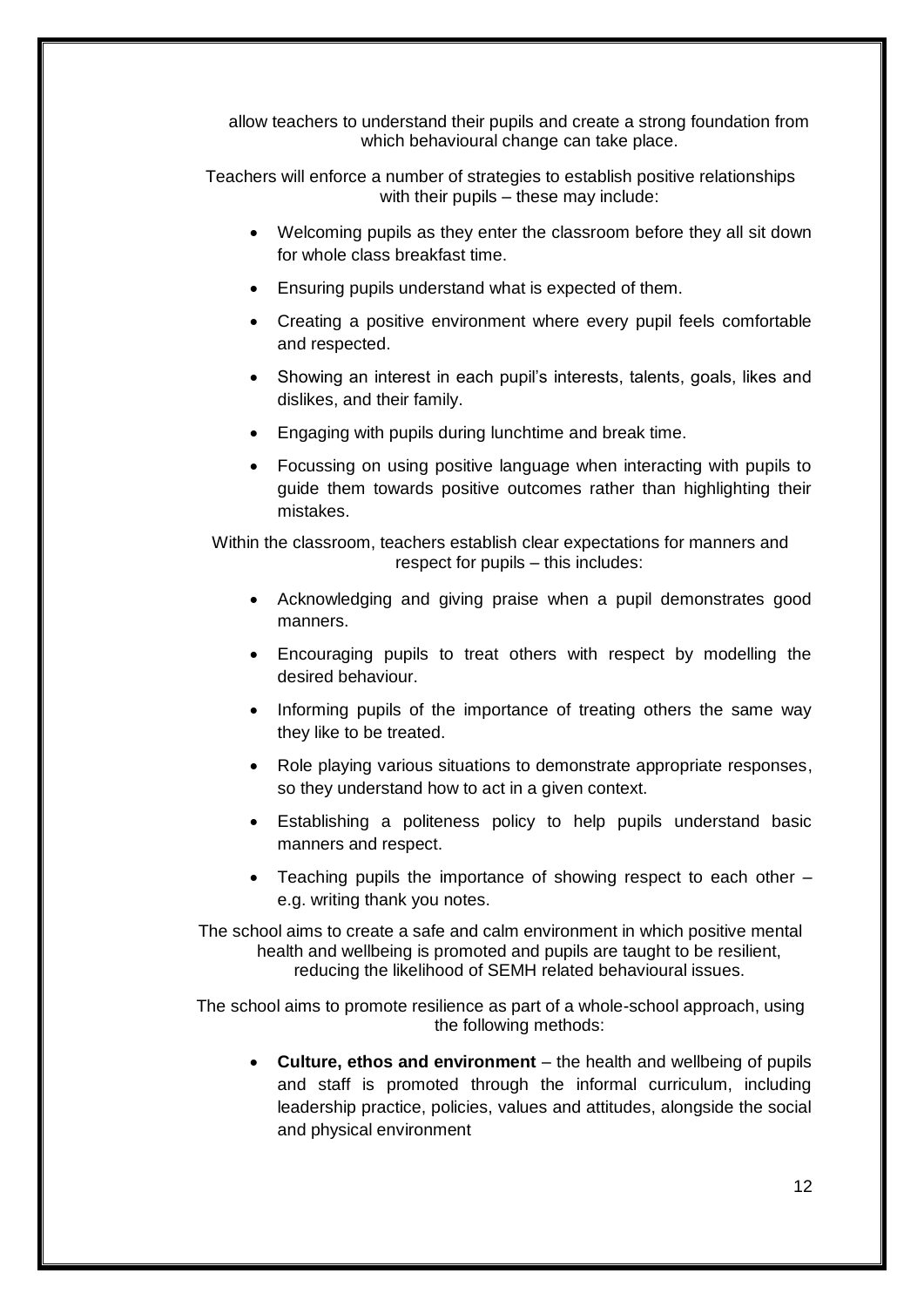- **Teaching** the curriculum is used to develop pupils' knowledge about health and wellbeing
- **Community engagement**  the school proactively engages with parents, outside agencies and the wider community to promote consistent support for pupils' health and wellbeing

Positive mental wellbeing will be promoted through:

- **Teaching in health education and PSHE**
- **Whole Class breakfast time**
- **Young Carers groups/activities**
- **Forest School class sessions**
- **Counselling**
- **Talk time**
- **Positive classroom management**
- **Developing social skills**
- **Working with parents**
- **Peer support**

Where vulnerable pupils or groups are identified, provision will be made to support and promote their positive mental health. The school's **Mental Health and Wellbeing Policy** outline specific procedures that will be used to assess these pupils for any SEMH difficulties that could affect their behaviour.

### <span id="page-16-0"></span>**The classroom environment**

In order to prevent poor behaviour, the school understands that a well-structured environment is paramount.

Teachers employ strategic seating arrangements to prevent poor behaviour and enable it to be noticed early – this includes:

- Seating those who frequently model poor behaviour closest to, and facing, the teacher.
- Seating those who frequently model poor behaviour away from each other.
- Ensuring the teacher can see pupils' faces, that pupils can see one another, and that they can see the board.
- Ensuring the teacher can move around the room so that behaviour can be monitored effectively.
- Ensuring the class is clear from clutter

Wherever possible, teachers avoid standing with their backs to pupils and ensure they have full view of the room at all times.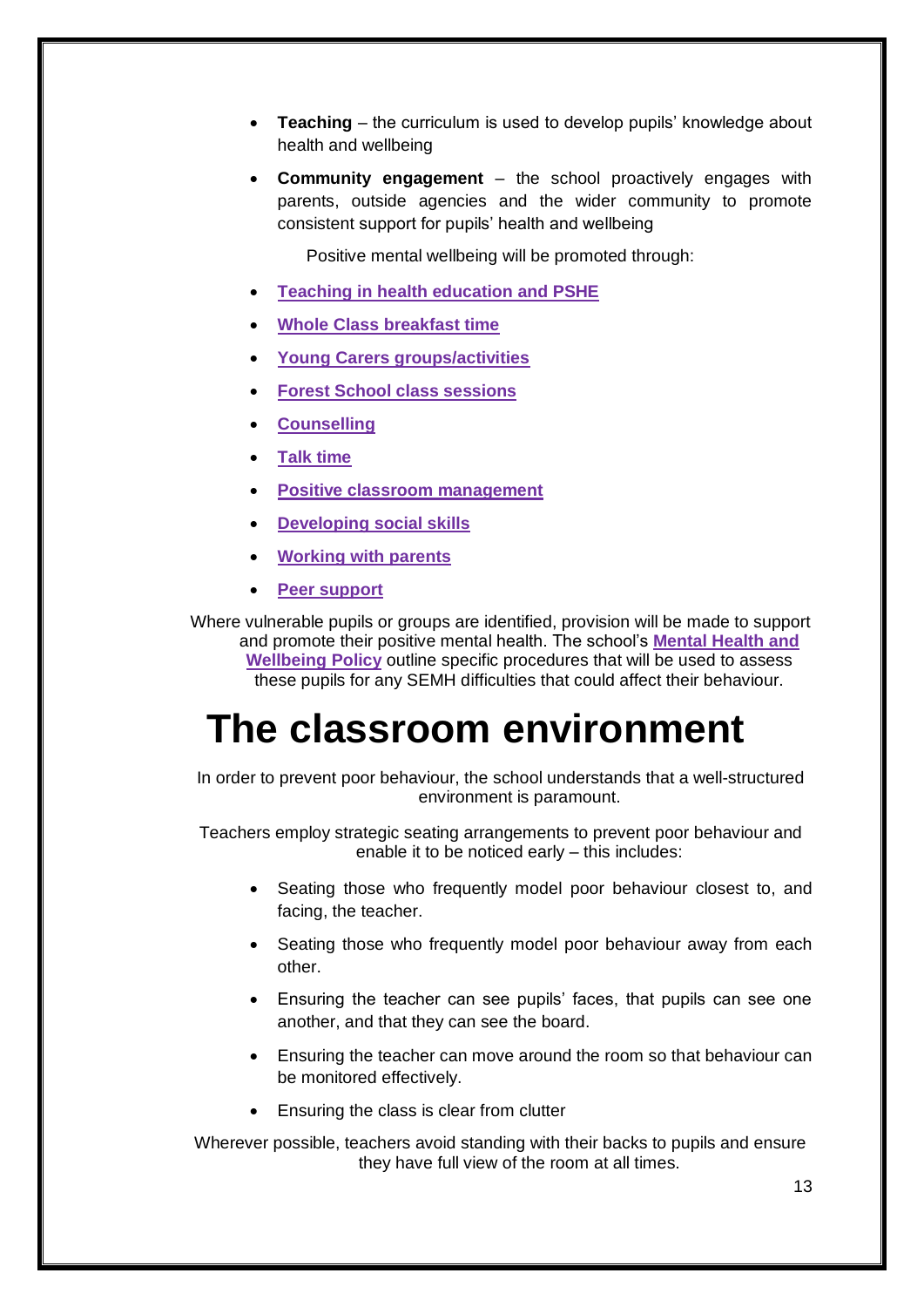Before starting lessons, teachers ensure they have the full attention of all pupils, then explain the task clearly so all pupils understand what they are supposed to be doing.

Teachers establish different methods for regaining pupils' attention, e.g. clapping hands twice means pupils must stop what they are doing and look at the teacher – any methods teachers use are made clear to pupils from the outset and included in their **Classroom Rules Agreement**.

# <span id="page-17-0"></span>**Understanding behaviour**

Where pupils frequently display negative behaviour, the school uses the antecedent–behaviour consequence (ABC) analysis to determine appropriate support – this involves:

- Antecedent **(A):** what happens before the behaviour occurs.
- Behaviour **(B)**: the behaviour that occurs.
- Consequence **(C)**: the positive or negative results of the behaviour.

Using the ABC analysis, staff are able to identify when the behaviour is likely to occur, and the support that needs to be put in place to minimise consequences and disruption.

When conducting the ABC analysis, staff will ask themselves the following questions to ensure the analysis is effective:

- What appears to be the underlying cause of the pupil's behaviour?
- Where and when does the pupil display this behaviour?
- What are the triggers of the behaviour?
- What acceptable behaviour can the pupil use to ensure their needs are met?
- What strategies can be implemented for behaviour change?
- How can the pupil's progress be monitored?

Pupil's displaying challenging behaviour will be updated on the Red Card logs, then put on a report card to track the times when the pupil is 'getting it right'. From this hopefully a pattern or any triggers can be identified.

# **De-escalation strategies**

<span id="page-17-1"></span>Where negative behaviour is present, staff members will implement de-escalation strategies to diffuse the situation – this includes the following:

- Appearing calm and using a modulated, low tone of voice
- Distraction technique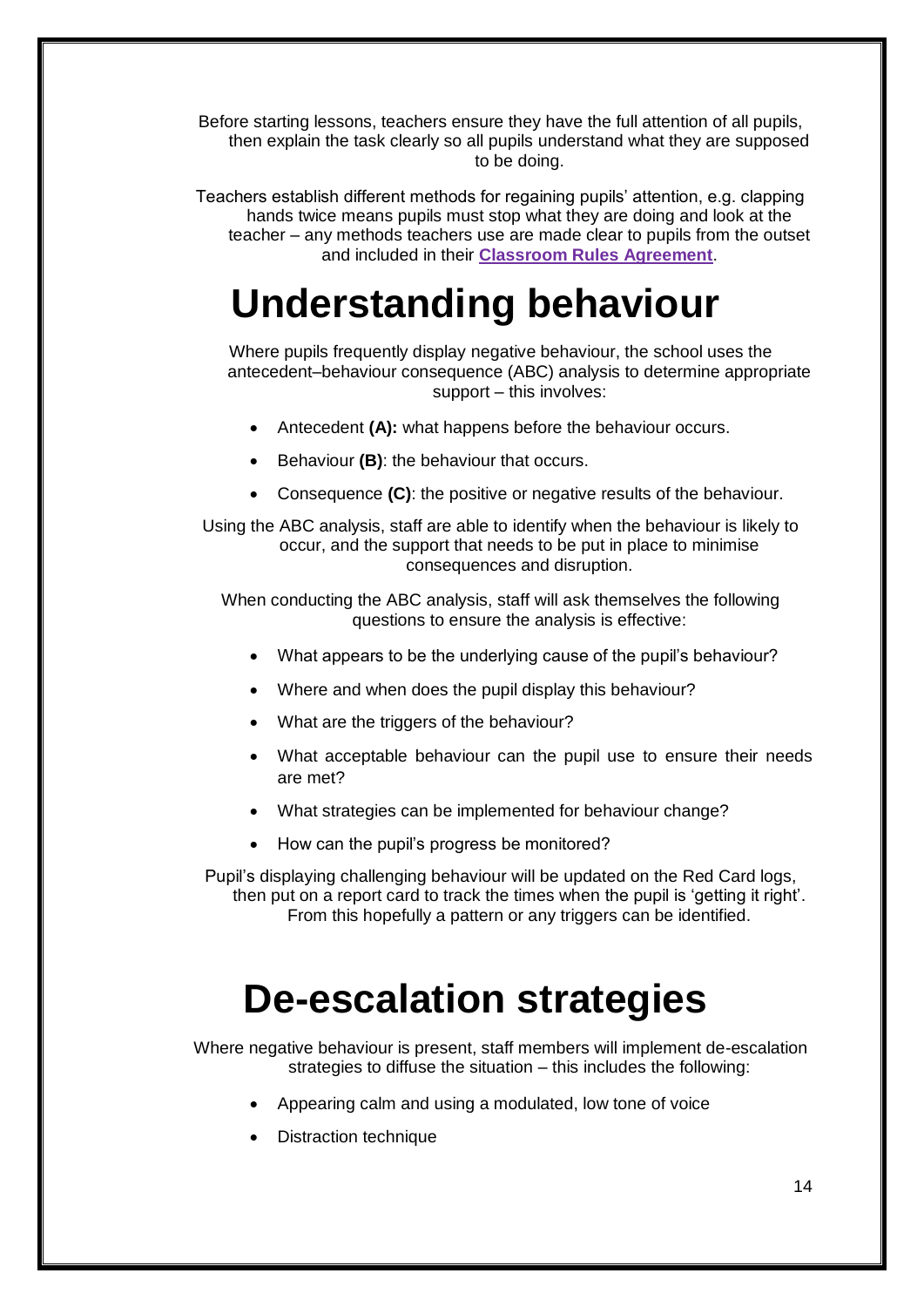- Using simple, direct language
- Avoiding being defensive, e.g. if comments or insults are directed at the staff member
- Providing adequate personal space and not blocking a pupil's escape route
- Showing open, accepting body language, e.g. not standing with their arms crossed
- Reassuring the pupil and creating an outcome goal
- Identifying any points of agreement to build a rapport
- Offering the pupil a face-saving route out of confrontation, e.g. that if they stop the behaviour then the consequences will be lessened
- Rephrasing requests made up of negative words with positive phrases, e.g. "if you don't return to your seat, I won't help you with your work" becomes "if you return to your seat, I can help you with your work"

### **Intervention**

<span id="page-18-0"></span>Physical restraint may be appropriate in the following situations:

- A pupil attacks a member of staff or another pupil
- A pupil tries to, or does, conduct deliberate damage or vandalism to property
- A pupil is causing, or is at risk of causing, injury or damage by accident, by rough play or by misuse of dangerous materials or objects
- A pupil is running on a corridor or stairway in a way that may cause an accident or injury to themselves or others
- A pupil leaves the classroom, or tries to leave the classroom or school premises, at an unauthorised time – only where doing so may lead to a risk of injury, property damage or serious disruption
- A pupil is behaving in a way that is seriously disrupting a lesson, event or educational visit
- A pupil is behaving a way that is seriously compromising good order and discipline
- A pupil persistently refuses to obey an instruction to leave the classroom

Physical restraint will only be used as a last resort and as a method of restraint. Staff members will use their professional judgement of the incident to decide whether physical intervention is necessary.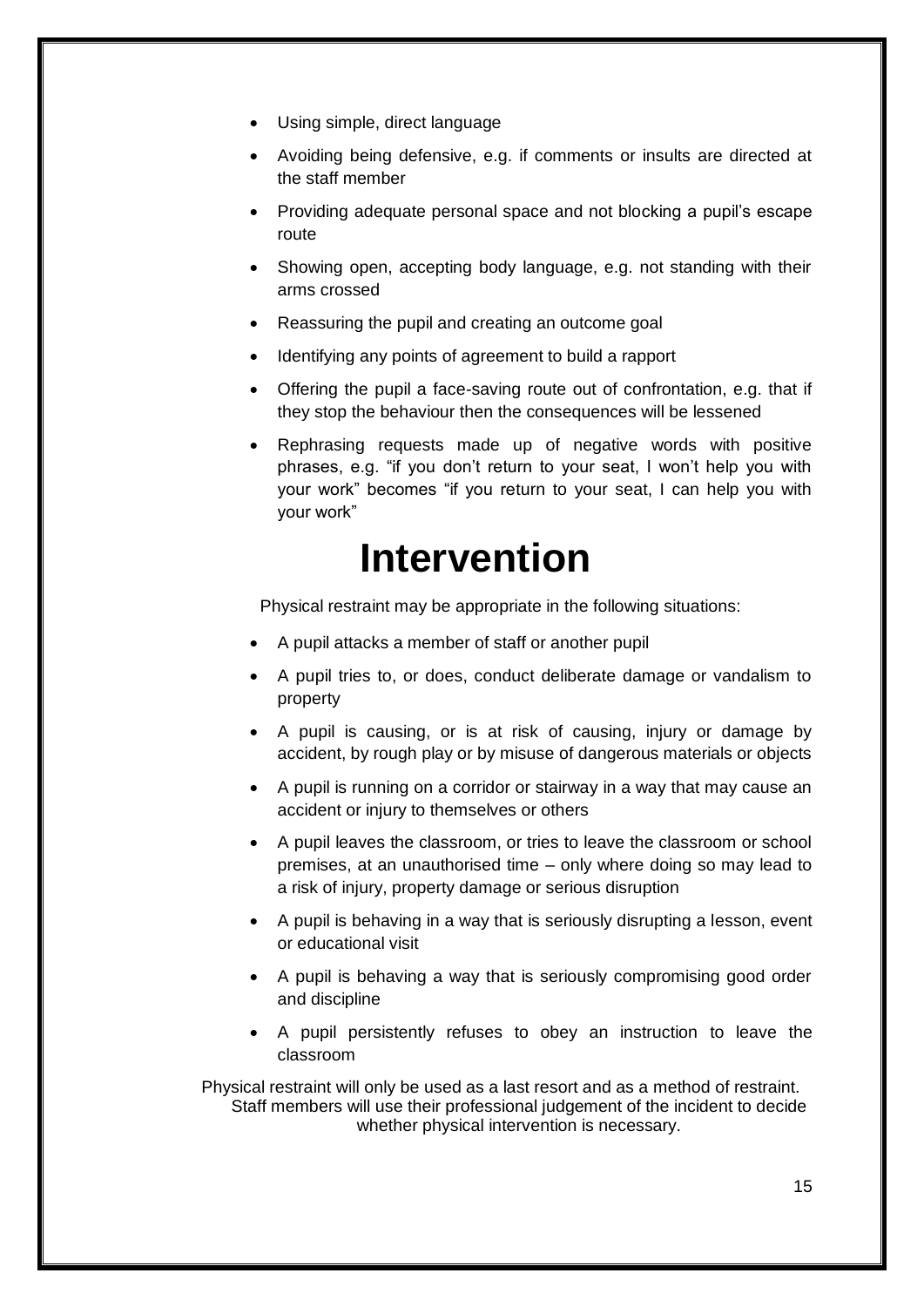All staff will use the [de-escalation strategies](#page-17-1) before the use of physical intervention; however, the school understands that intervention may be the only resolution in some severe incidents, such as violence or where there is an immediate risk of injury.

The Acting Headteacher, Head of Inclusion & Welfare and the SENDco are permitted to use reasonable force when conducting a search without consent for certain prohibited items, including the following:

- Knives
- Weapons
- Illegal drugs
- Stolen items
- Tobacco and cigarette papers
- Fireworks
- Pornographic images
- Any articles that have been used, or could be used, to commit an offence or harm

Staff will always ensure that a second member of staff is present to witness the physical intervention used.

After an instance of physical intervention, the pupil's parents will be contacted – parents may be asked to collect the pupil and take them home for the rest of the day.

Any violent or threatening behaviour will not be tolerated by the school and may result in a fixed-term exclusion in the first instance. It is at the discretion of the Acting Headteacher as to what behaviour constitutes exclusion.

<span id="page-19-0"></span>When using reasonable force in response to risks presented by incidents involving pupils with SEND or medical conditions, the school will recognise and consider the vulnerability of these groups.

# **Managing behaviour**

Instances of poor behaviour are taken seriously and dealt with immediately. Where de-escalation strategies are not effective, the school adopts a fourstage process for handling challenging incidents.

The **Head of Inclusion & Welfare** will keep a record of all reported incidents to help identify pupils whose behaviour may indicate potential mental health problems.

After an initial incident of negative behaviour, the following sanctions are implemented:

- The pupil is given a verbal warning
- The pupils name is moved to the Yellow face on the board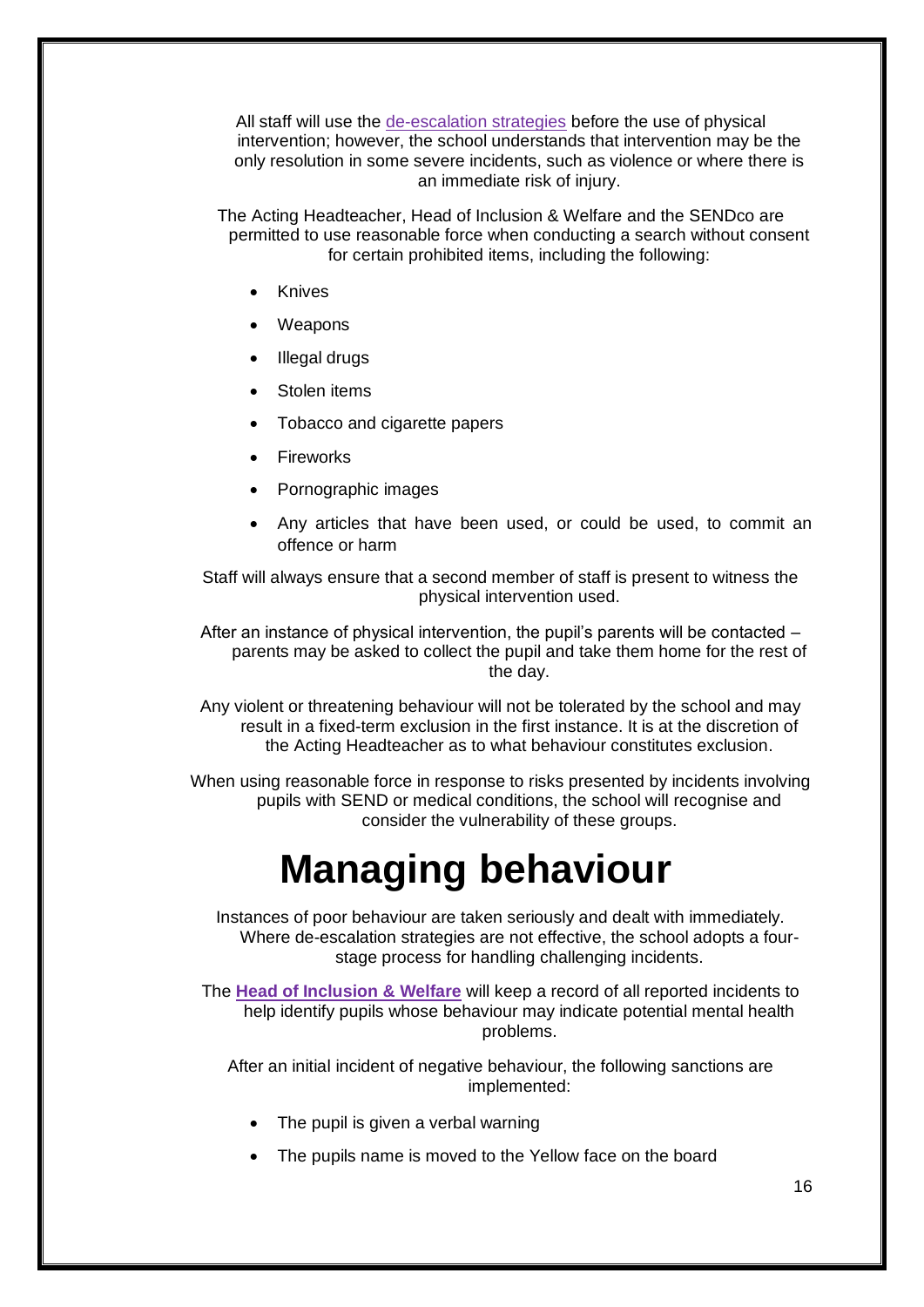- The pupil will be sent to a paired class
- The pupil will be moved to the Red Face and will lose 10 minutes of the next available play session.
- The pupil will be seen by the Assistant Head
- The pupil will be seen by The Head of Inclusion & Welfare or the **SENDco**
- The pupil will be seen by the most senior member of staff.
- The **Acting Headteacher or the most senior member of staff** investigates the incident and decides whether or not it constitutes as challenging behaviour.
- The pupil will be moved to isolation the **Acting Headteacher** will determine the length of the period spent in isolation as well as any detention time.
- The **Acting Headteacher** will inform the pupil's parents and invite them to discuss the incident.
- Parents will be made aware that repeated incidents will result in the pupil being monitored with a **Personal Support Plan** – if they do not already have one.
- Victims of any challenging behaviour will be offered the opportunity for support from an appropriate member of staff.

Following continued incidents of challenging behaviour, the following sanctions are implemented:

- The Acting Headteacher will consider whether the pupil should be excluded (for a fixed term) in line with the school's **Exclusion Policy** and determine the length of the exclusion.
- Although challenging behaviour does not necessarily mean a pupil has SEND, an assessment will be carried out at this stage to determine whether there are any undiagnosed learning or communication difficulties or mental health issues that may be contributing to the pupil's behaviour.
- Where a pupil is identified as having SEMH difficulties, SEND support will be put in place from the school's national SEND budget.
- SEND support, which outlines a specific programme of graduated adjustments, interventions and support relevant to the pupil's needs, will consist of the following three stages:
	- **Stage 1: Universal support** the adjustments, interventions and support accessible to all pupils that is delivered at a whole-school level.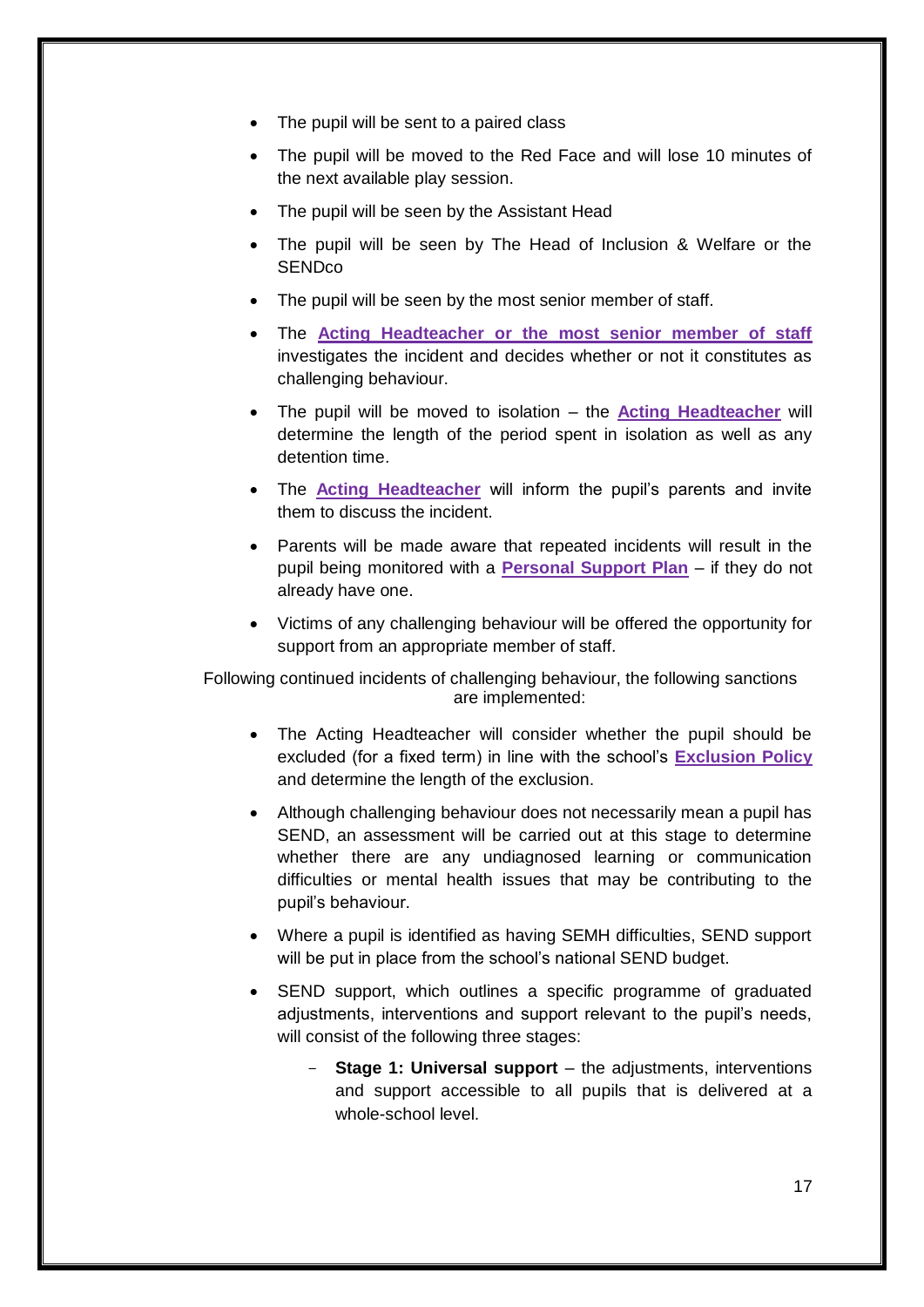- **Stage 2: Selected support** the support and interventions delivered using the school's resources, led by the **SENDCo**.
- **Stage 3: Targeted support** the support and interventions for pupils who have more complex and enduring SEMH needs.
- Where the decision to implement an individualised graduated response has been unsuccessful, the school will consider whether to request an EHC needs assessment, in line with the school's **SEND Policy**. This could lead to the creation of an EHC plan.

For punishments to be lawful, the school will ensure that:

- The decision to punish a pupil is made by a paid member of school staff, or a member of staff authorised to do so by the Acting Headteacher.
- The decision to punish a pupil is made on the school premises or whilst the pupil is under the charge of a member of staff, such as during an educational trip/visit.
- The decision to punish a pupil is reasonable and will not discriminate on any grounds – as per the Equality Act 2010.

The school will ensure that all punishments are reasonable in all circumstances, and will consider the pupil's age, religious requirements, SEMH needs and any SEND.

### **Isolation areas**

<span id="page-21-0"></span>The school may decide to move pupils to a separate room away from other pupils for a limited period – these are known as isolation areas.

The school will only move pupils to isolation areas where absolutely necessary, and where the process outlined in [section 13](#page-19-0) of this policy has been followed and has failed to resolve the behaviour issue.

The school will ensure that pupil's health and safety is not compromised during their time in the isolation area, and that any additional requirements, such as SEND needs, are met.

The amount of time that a pupil spends in the isolation area is up to the school to decide. This could be for more than one school day.

The school will ensure that the pupil is not kept in isolation any longer than necessary.

The staff member in charge and supervising the pupil will decide what the pupil may and may not do during their time spent in isolation.

The **Acting Headteacher** will request that the pupil's class teacher(s) ensures that any SEND resources and equipment is ready for them, that appropriate work is set with clear guidance on how the pupil can access the work alone. That the class ensure the child is checked on throughout the day, that lunch is brought to the child and that the work is marked with sufficient feedback.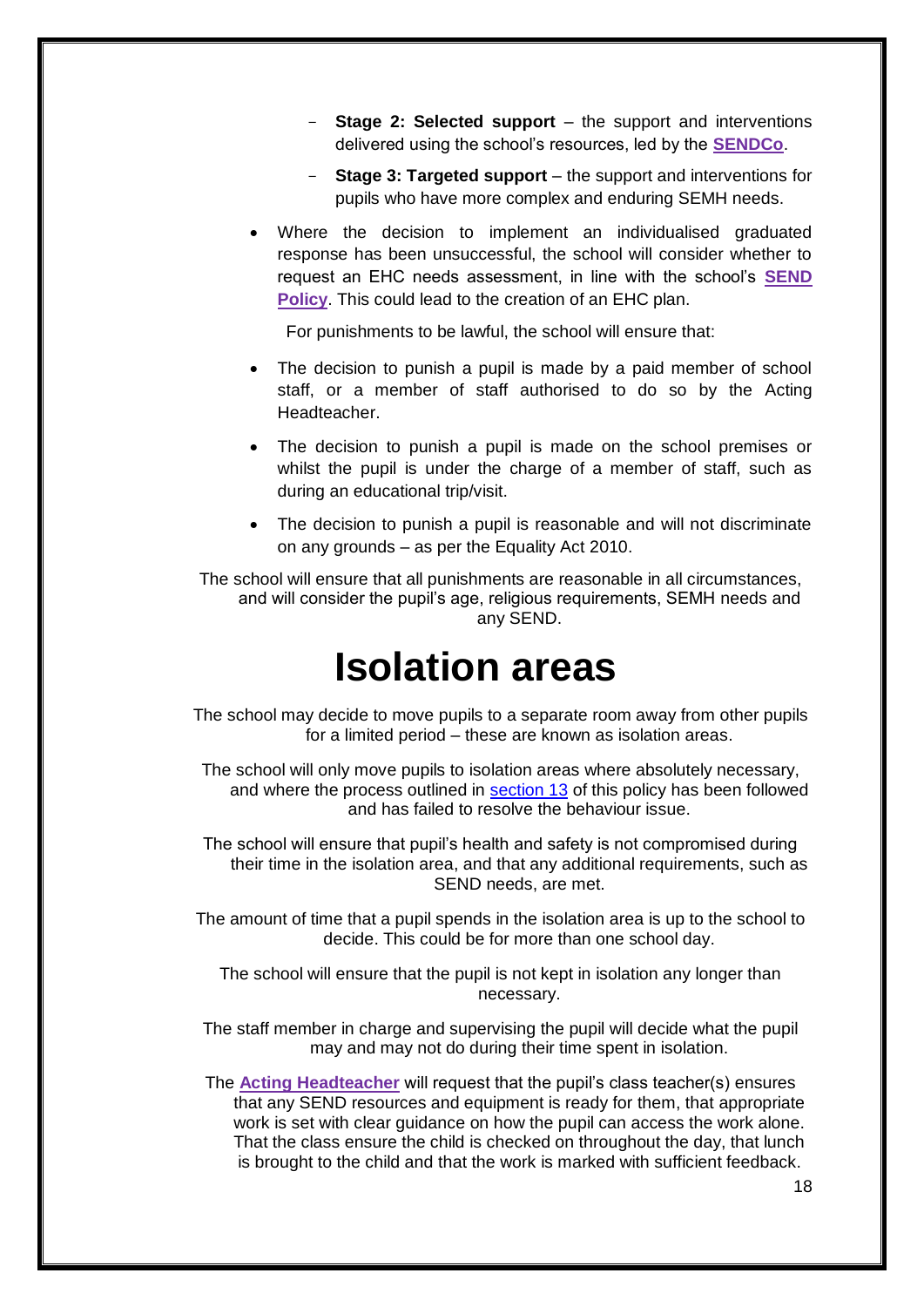<span id="page-22-0"></span>Pupils are permitted to eat during the allocated times of the school day and may use the toilet as required.

# **Detentions**

The school will make it clear to parents and pupils that they are able to use detention as a sanction, both during and outside of school hours.

All teachers at the school can impose detention on a pupil, unless the Acting Headteacher decides to withdraw this power from any teacher.

The **Acting Headteacher** may decide to delegate the power to impose detention to volunteers, such as parents who assist during educational visits or trips.

The following indicate the times during which detention can be issued outside of school hours:

- Any school day where the pupil is not authorised to be absent
- During weekends, except for any weekend preceding or following a half-term
- Any non-teaching day, e.g. INSET days

Parental consent is not required for detentions and, therefore, the school is able to issue detention as a sanction without first notifying the parents of the pupil.

When issuing detentions, members of staff will ensure that they do so reasonably within the given circumstances, and that they consider any additional needs of the pupil.

If the detention is during lunchtime, **20** minutes will be allocated to allow the pupil time to eat, drink and use the toilet.

When issuing detentions which are set to be outside of school hours, the member of staff doing so will consider:

- Whether the detention is likely to put the pupil at risk.
- Whether the pupil has identified caring responsibilities which would make the detention unreasonable.

### <span id="page-22-1"></span>**Behaviour off school premises**

Pupils at the school must agree to represent the school in a positive manner.

The guidance laid out in the **Pupil Code of Conduct** applies both inside school and out in the wider community, particularly if the pupil is dressed in school uniform.

Staff can discipline pupils for misbehaviour outside of the school premises.

Staff may discipline pupils for misbehaviour off the school premises when the pupil is: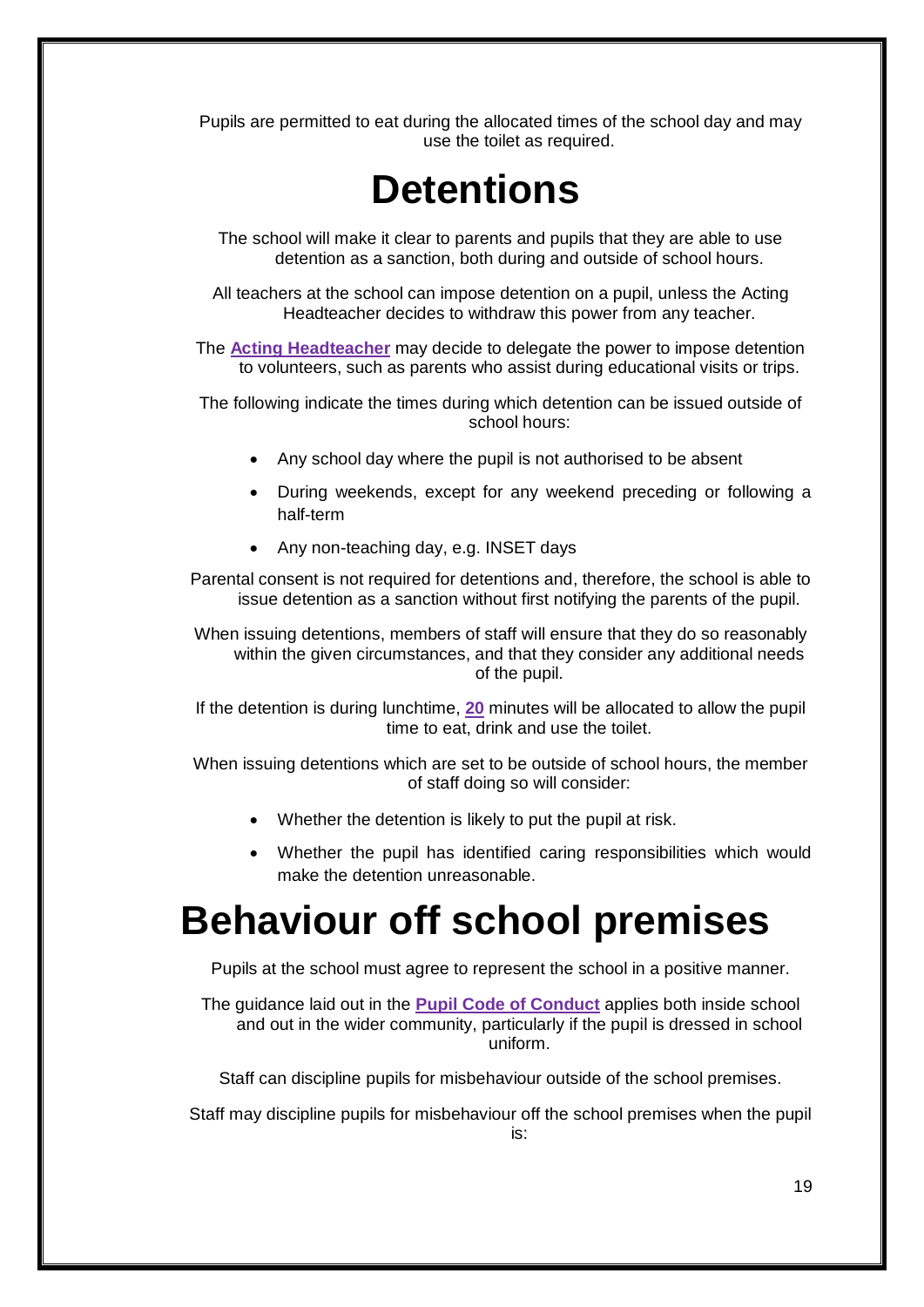- Wearing school uniform.
- Travelling to or from school.
- Taking part in any school-related activity.
- In any way identifiable as being a pupil at the school.

Staff may also discipline pupils for misbehaviour off the school premises that, irrespective of the above:

- Could negatively affect the reputation of the school.
- Could pose a threat to another pupil, a member of staff at the school, or a member of the public.
- Could disrupt the orderly running of the school.

Any bullying witnessed outside of the school premises and reported to a member of staff, will be dealt with in accordance with the school's **Anti-Bullying Policy**.

The school will impose the same behaviour sanctions for bullying incidents and non-criminal misbehaviour which is witnessed outside of the school premises, as would be imposed for the same behaviour conducted on school premises.

In all cases of misbehaviour outside of the school premises, staff will only impose any behaviour sanctions once the pupil has returned to the school premises or when under the supervision of a member of staff.

Complaints from members of the public about misbehaviour by pupils at the school are taken very seriously and will be dealt with in accordance with the **Complaints Procedure Policy**.

# **Staff training**

<span id="page-23-0"></span>The school recognises that early intervention can prevent misbehaviour. As such, teachers will receive training in identifying problems before they escalate; this can be behavioural problems in the classroom or during breaks and lunchtime.

Teachers and support staff will receive training on this policy as part of their new starter induction.

Training may also be refreshed in light of recent incidents and challenging behaviour, or where it is apparent that existing methods are not as effective as they could be.

All staff will also receive training on the restorative approach and the common symptoms of SEMH problems, what is and isn't cause for concern, and what to do if they think they have spotted a developing problem.

At least one member of staff will know every pupil and receive training on how to spot where challenging or unusual behaviour may have an underlying cause that needs addressing.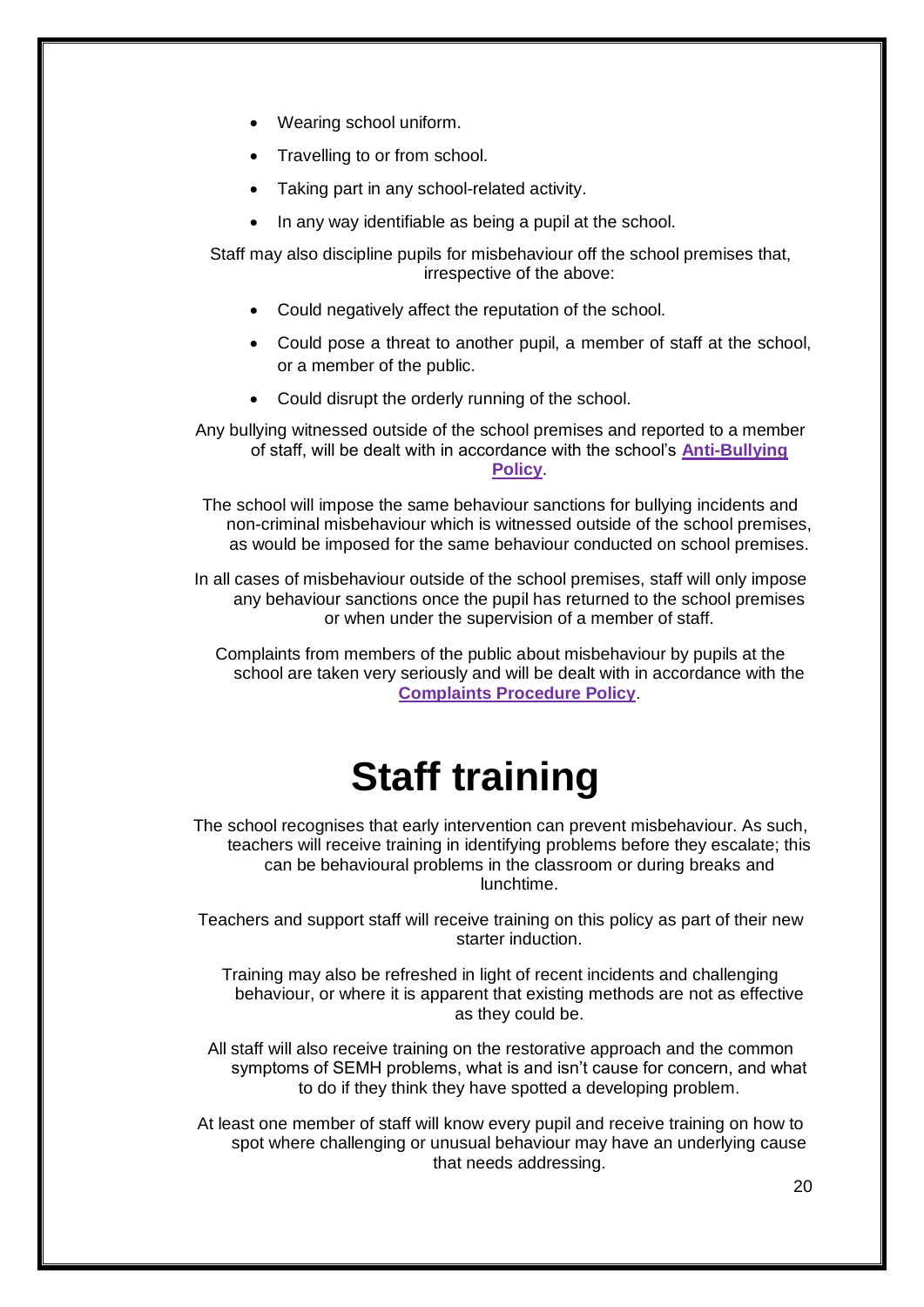Teachers and support staff will receive regular and on-going training as part of their development.

## **Monitoring and review**

<span id="page-24-0"></span>This policy will be reviewed by the **Acting Headteacher** and **Head of Inclusion & Welfare** on an **annual** basis, who will make any necessary changes and communicate these to all members of staff.

This policy will be made available for Ofsted inspections and review by the chief inspector, upon request.

The next scheduled review date for this policy is **September 2022**.

## **Templates of the school's logging systems**

Weekly Red Card Log - Class

Click here to enter a date.

Click here to add child's name

Type of behaviour

Click here to add any triggers

Click here to add the member of staff who issued the red card

ABC Tracking sheet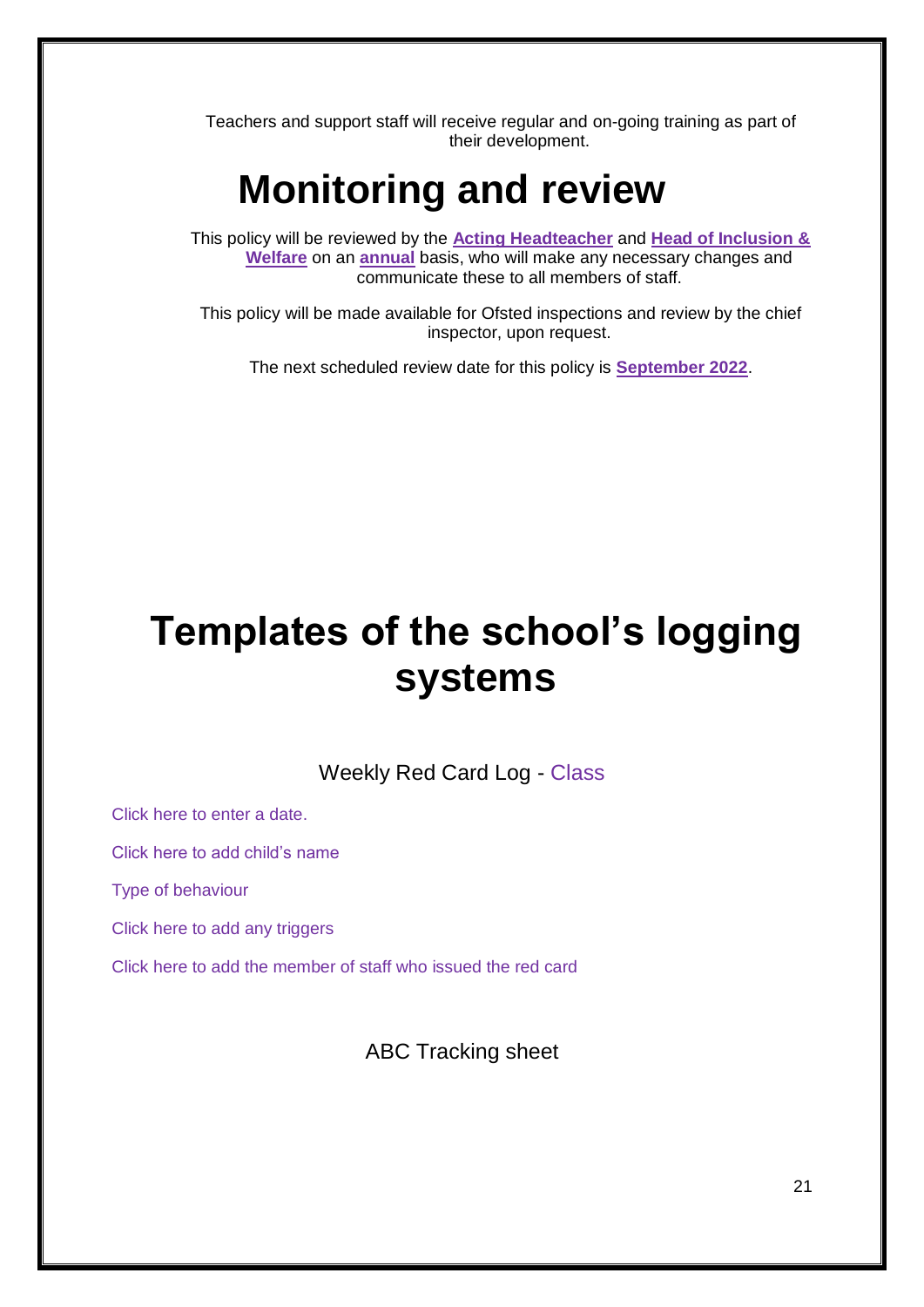| Pupils Name:                                                            | Day:                           |                        | <b>ABC Tracking Sheet</b><br>Time: | <b>Report Writer:</b>                                                                    |                 |
|-------------------------------------------------------------------------|--------------------------------|------------------------|------------------------------------|------------------------------------------------------------------------------------------|-----------------|
| Class:                                                                  | Date:                          |                        | Duration:                          | Staff Involved:                                                                          |                 |
| SETTING/HISTORY                                                         | <b>ANTECEDANT</b>              |                        | <b>BEHAVIOUR</b>                   | CONSEQUENCE                                                                              |                 |
| Where did the incident<br>take place?<br>Class Playground Hall<br>Other | What was said to<br>the pupil? | $\mathbf{1}$<br>ž.     |                                    | 1.<br>$\overline{z}$                                                                     |                 |
| Who else was there?<br>Few peers<br>On own                              | What were you/                 |                        |                                    |                                                                                          |                 |
| Lots<br>Closs<br>Certain Peer:                                          | other staff doing?             | Observable Behaviours: |                                    | A. What did you try?                                                                     | B. What worked? |
| What was the activity?                                                  |                                | $(1$ Self<br>2 Peer    | 3 Staff<br>4 Objects)              | Visual Support                                                                           |                 |
| Transition Assembly                                                     |                                | Pinch                  | Scream                             | Verbal Instruction                                                                       |                 |
| Free Choice<br>Play                                                     | What do you think              | Hit                    | Swear                              | Withdrawal                                                                               |                 |
| Lesson:                                                                 | was the function               | Slap                   | Threaten                           | <b>Success Reminder</b>                                                                  |                 |
|                                                                         | of this behaviour?             | Grab                   | Damage                             | Distraction                                                                              |                 |
| Had there been a                                                        | Want something                 | Scratch                | Strip                              | Time                                                                                     |                 |
| previous incident?                                                      | Sensory                        | Hair pull              | Sexual                             | Physical Intervention                                                                    |                 |
| Same any/pm<br>No.                                                      | Escape demand                  | Head butt              | Theft                              | <b>Planned Ignoring</b>                                                                  |                 |
| Same session Same day                                                   | Escape situation               | Bite                   | Racial abuse                       | Change of Staff                                                                          |                 |
|                                                                         | Need attention                 | Kick                   | Drug/Alcohol                       | Audience Removal                                                                         |                 |
| Any relevant comments<br>in home school book?                           | Other:                         | Spit                   | Persist. Disrupt.                  | Choice                                                                                   |                 |
| Yes:<br>No                                                              |                                | Throw                  | Bullying                           | Other                                                                                    |                 |
|                                                                         |                                | Other:<br>Abscond      |                                    | For Physical Interventions used please fill out<br>and attach a separate Team Teach form |                 |
| Class Teacher Signature:                                                |                                |                        |                                    |                                                                                          |                 |

LT Response: None/Comments

|                                              | <b>BEHAVIOUR</b>                     |                  | CONSEQUENCE                                                       |
|----------------------------------------------|--------------------------------------|------------------|-------------------------------------------------------------------|
| 3.                                           |                                      |                  | 3.                                                                |
| 4 <sub>1</sub>                               |                                      |                  | 4.                                                                |
| 5.                                           |                                      |                  | 5.                                                                |
| $\pmb{6}$ .                                  |                                      |                  | 6.                                                                |
| 7.                                           |                                      |                  | $\pmb{\tau}$                                                      |
| 8.                                           |                                      |                  | 8.                                                                |
| Information shared with:                     | <b>Class Staff</b><br>Professionals: | Leadership Team  | Other Relevant Staff<br>Parents (Book/Phone)                      |
| <b>Action Taken:</b>                         | <b>Class meeting</b>                 | Review/Write IBP | <b>Review/Write Risk Assessment</b><br>Internal behaviour meeting |
| PLEASE ATTATCH ADDITIONAL SHEETS IF REQUIRED |                                      |                  |                                                                   |

### Report Card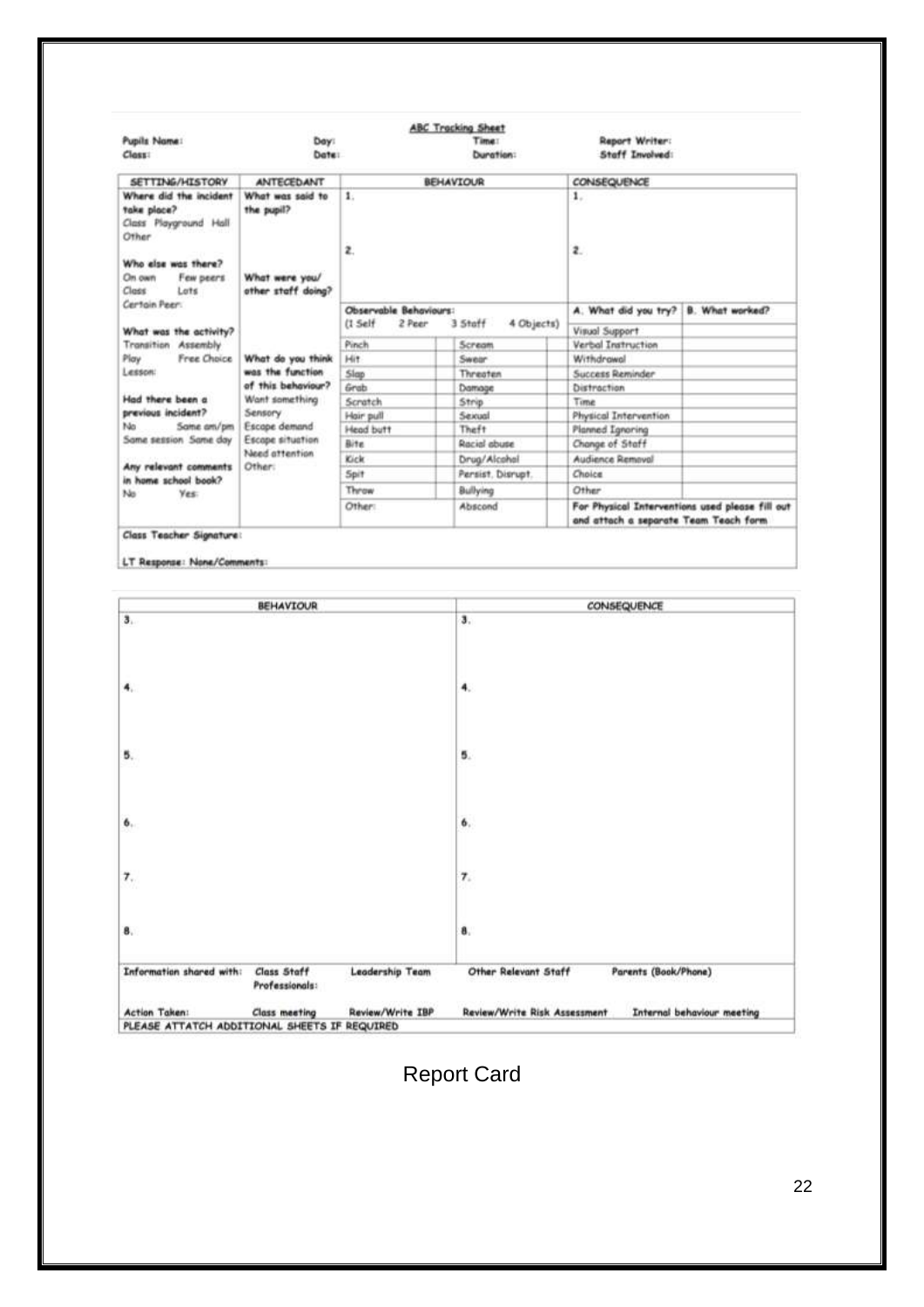|             | <b>Behaviour Report Card-</b> |   |           |                   |         |           |     |                |                 |                     |         |           |           |                 |               |   |   |           |               |           |                   | John's,            |
|-------------|-------------------------------|---|-----------|-------------------|---------|-----------|-----|----------------|-----------------|---------------------|---------|-----------|-----------|-----------------|---------------|---|---|-----------|---------------|-----------|-------------------|--------------------|
| Date:       |                               |   | Name:     |                   |         |           |     |                | Class:          |                     |         |           |           | Lunch           |               |   |   |           |               |           |                   |                    |
|             | $8.30 - 9.00$                 |   |           | $9.00 - 9.15$     |         |           |     | $9.15 - 10.45$ | $10.45 - 11.00$ |                     |         |           |           | $11.00 - 12.00$ | $1.00 - 1.10$ |   |   |           | $1.10 - 1.35$ |           | $1.35 - 3.00$     | Next               |
| <b>MON</b>  | $\bullet$<br>A                | ౚ |           | $\Theta$ $\Theta$ | ⊜       |           | e e | ౚ              |                 | $\bullet$ $\bullet$ | ⊜       | $\bullet$ | $\bullet$ | ⊜               | $\bullet$     | A | ⊜ | $\bullet$ | ⊜<br>⊜        | $\bullet$ | $\bullet$         | ⊜<br><b>Action</b> |
|             |                               |   |           |                   |         |           |     |                |                 |                     |         |           |           |                 |               |   |   |           |               |           |                   | Outcome            |
|             |                               |   |           |                   |         |           |     |                |                 |                     |         |           |           |                 |               |   |   |           |               |           |                   |                    |
| TUES        | $\bullet$<br>a                | ౚ | $\bullet$ | e                 | ⊜       | $\bullet$ | e   | ౚ              | $\bullet$       | ⊜                   | ౚ       | $\bullet$ | e         | ౚ               | $\bullet$     | e | ⊜ | $\bullet$ | ⊜<br>⊜        | $\bullet$ | ⊜                 | ⊜<br><b>Action</b> |
|             |                               |   |           |                   |         |           |     |                |                 |                     |         |           |           |                 |               |   |   |           |               |           |                   | Outcome            |
| WED         | $\bullet$<br>a                | ⊜ |           | QQ                | $\circ$ | Θ         | e   | ⊜              | $\bullet$       | ⊜                   | $\circ$ | $\bullet$ | ⊜         | $\circ$         | Θ             | a | ⊜ | $\bullet$ | $\circ$<br>Θ  | $\bullet$ | ⊜                 | ౚ<br><b>Action</b> |
|             |                               |   |           |                   |         |           |     |                |                 |                     |         |           |           |                 |               |   |   |           |               |           |                   | <b>Outcome</b>     |
| <b>THUR</b> | $\bullet$<br>e                | ౚ | $\bullet$ | $\bullet$         | ⊜       | Θ         | ⊜   | ⊜              | $\bullet$       | ⊜                   | $\circ$ | $\bullet$ | ⊜         | $\circ$         | $\bullet$     | e | ⊜ | $\bullet$ | ⊜<br>Θ        | $\bullet$ | ⊜                 | ౚ<br><b>Action</b> |
|             |                               |   |           |                   |         |           |     |                |                 |                     |         |           |           |                 |               |   |   |           |               |           |                   | <b>Outcome</b>     |
| <b>FRI</b>  | $\bullet$<br>e                | ⊜ |           | $\Theta$ $\Theta$ | ⊜       |           | e e | ⊜              | $\bullet$       | e                   | ⊜       | $\bullet$ | e         | ⊜               | $\bullet$     | e | ⊜ | $\bullet$ | ⊜<br>Θ        |           | $\Theta$ $\Theta$ | ⊜<br><b>Action</b> |
|             |                               |   |           |                   |         |           |     |                |                 |                     |         |           |           |                 |               |   |   |           |               |           |                   | Outcome            |
|             |                               |   |           |                   |         |           |     |                |                 |                     |         |           |           |                 |               |   |   |           |               |           |                   |                    |

Restorative reporting form EYFS

Restorative reporting form KS1 & KS2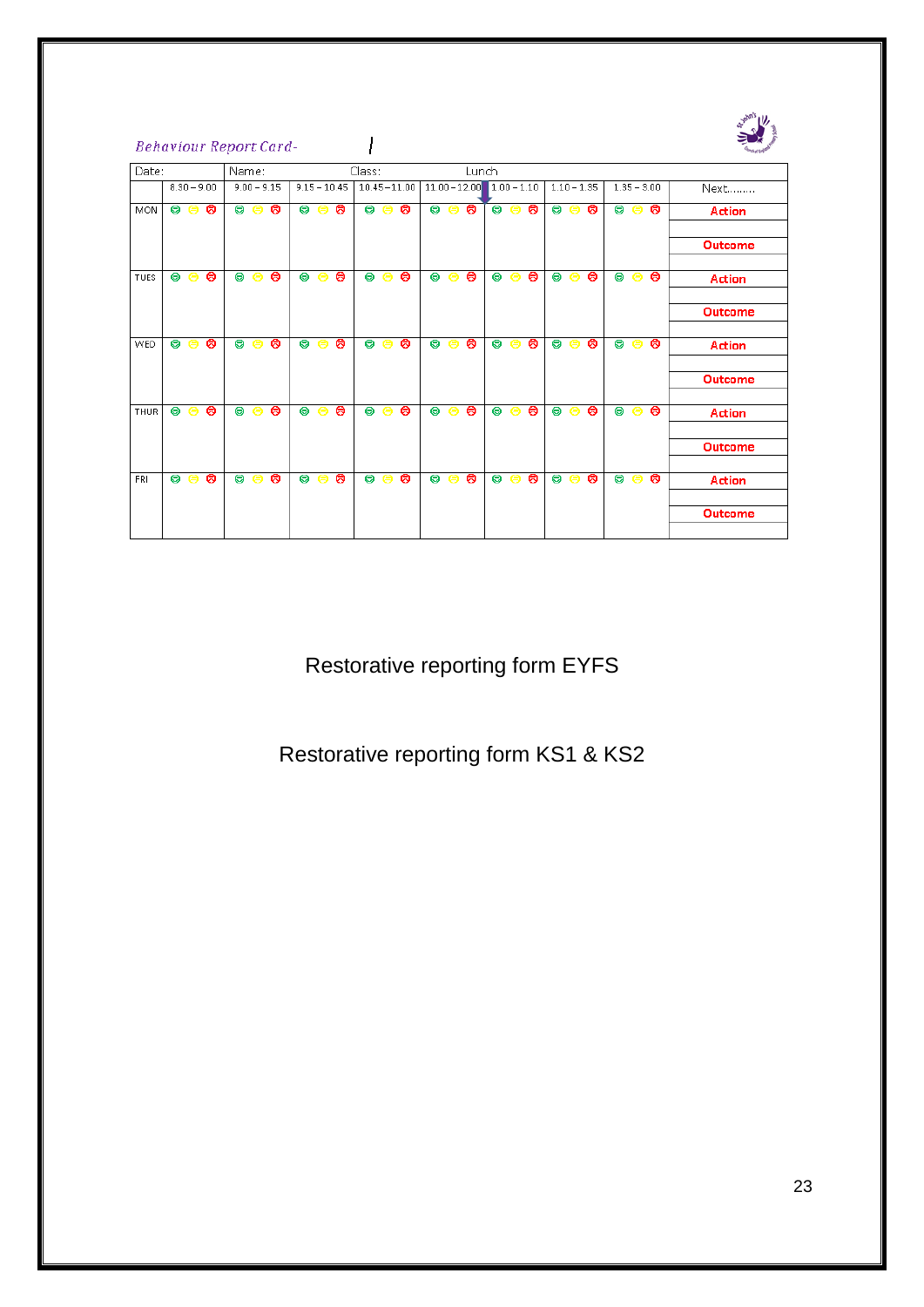| Date:                                  | Name: |  |
|----------------------------------------|-------|--|
| What happened?<br>S                    |       |  |
|                                        |       |  |
|                                        |       |  |
| What were you<br>thinking at the times |       |  |
|                                        |       |  |

| What could you have<br>done differently? |  |  |
|------------------------------------------|--|--|
| Who has been upset.<br>by this?          |  |  |
| How can you make<br>things better?       |  |  |

Bullying- related incident reporting form

**Details of bullying-related incident**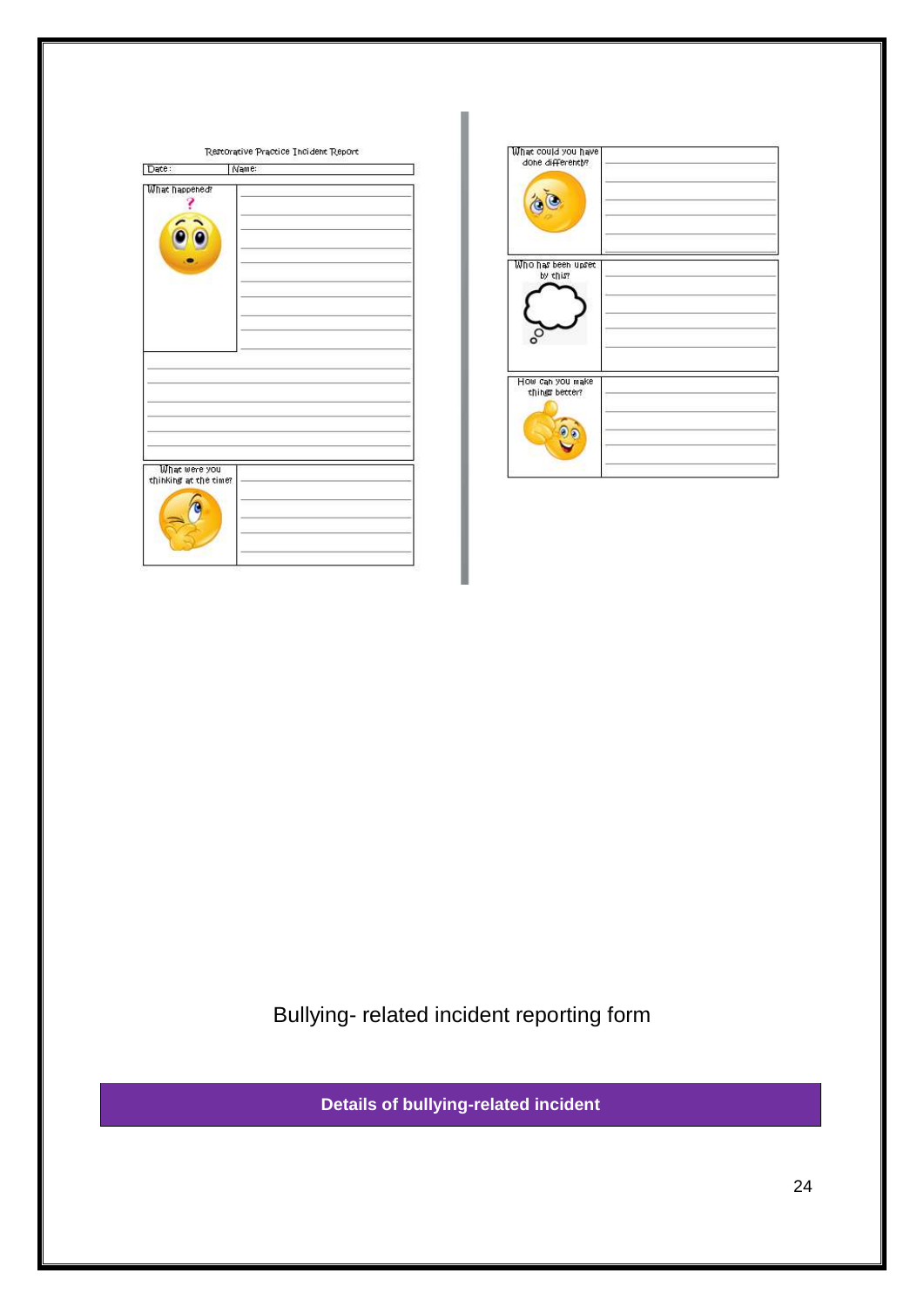| Name of the person<br>reporting the incident:          |                               |                                                                   |  |  |
|--------------------------------------------------------|-------------------------------|-------------------------------------------------------------------|--|--|
| Date of incident:                                      |                               |                                                                   |  |  |
| Victim's name:                                         |                               |                                                                   |  |  |
| <b>Victim's Gender</b>                                 |                               |                                                                   |  |  |
| Victim's date of birth:                                |                               |                                                                   |  |  |
| <b>Victim's UPN</b>                                    |                               |                                                                   |  |  |
| <b>Victim's Ethnicity</b>                              |                               |                                                                   |  |  |
| <b>Involved in previous</b><br>incidents?              | Yes $\square$<br>No $\square$ |                                                                   |  |  |
|                                                        | Homophobia: <sup>[]</sup>     | Sexism:□                                                          |  |  |
|                                                        | Transphobia: □                | Bullying:□                                                        |  |  |
|                                                        | Racism:□                      | Family circumstance: $\Box$                                       |  |  |
| <b>Type of incident: (Tick</b><br>applicable category/ | Name calling: □               | Verbal Abuse: □                                                   |  |  |
| categories)                                            | Physical Abuse: □             | Refusal to co-operate due to<br>cultural or religious: □          |  |  |
|                                                        | Graffiti: □                   | Threatened assault: □                                             |  |  |
|                                                        | Attacks on property: □        | Abuse by electronic means (i.e.,<br>text or instant messaging): □ |  |  |
|                                                        | Socially isolated: $\square$  | Other (specify):□                                                 |  |  |
| Names of people who have<br>been informed:             |                               |                                                                   |  |  |
|                                                        | $P$ upil: $\Box$              | Teaching staff: $\square$                                         |  |  |
|                                                        | Name                          | Name                                                              |  |  |
|                                                        | Visitor: $\square$            | Parent: $\square$                                                 |  |  |
| Person who committed the<br>alleged offence:           | Name                          | Name                                                              |  |  |
|                                                        | Other staff: $\square$        | Governor: □                                                       |  |  |
|                                                        | Name                          | Name                                                              |  |  |
|                                                        | Other (specify): $\square$    |                                                                   |  |  |
| Location of the incident:                              |                               |                                                                   |  |  |
| <b>Description of the incident:</b>                    |                               |                                                                   |  |  |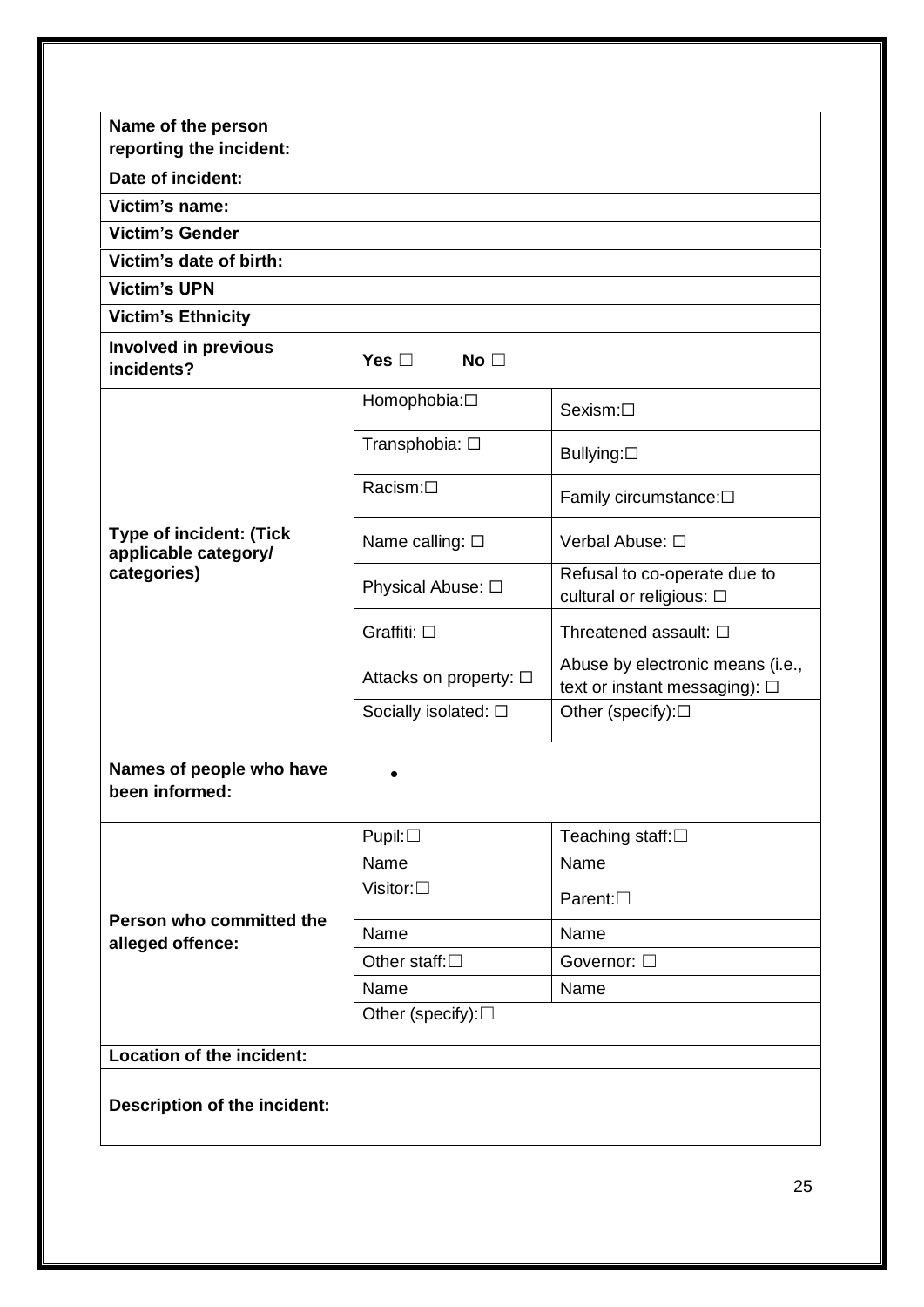| Was this a physical or a verbal incident?                                                                  |  |
|------------------------------------------------------------------------------------------------------------|--|
| Were physical injuries<br>sustained? If yes, specify<br>the extent and to whom:                            |  |
| Names of other people<br>involved, including<br>bystanders:                                                |  |
| Has the offender been<br>involved in previous related<br>incidents? If yes, please<br>provide details:     |  |
| Has damage been done to<br>school property? If yes,<br>specify the extent:<br>What action will be/has been |  |
| taken?<br>Have the police been                                                                             |  |
| informed?                                                                                                  |  |
| What measures are in place<br>to prevent a similar incident<br>from occurring again?                       |  |

Signed by: Date:

\_\_\_\_\_\_\_\_\_\_\_\_\_\_\_\_\_\_\_\_\_\_\_\_\_

|                                   | Outcome |     |  |
|-----------------------------------|---------|-----|--|
| Was the allegation substantiated? | _ Yes ∟ | No. |  |

#### **If the allegation was substantiated, please complete the following information**

| Perpetrator's name:             |               |                 |
|---------------------------------|---------------|-----------------|
| Perpetrator's gender            |               |                 |
| Perpetrator's date of birth:    |               |                 |
| <b>Perpetrator's UPN</b>        |               |                 |
| <b>Perpetrator's Ethnicity</b>  |               |                 |
| Involved in previous incidents? | Yes $\square$ | No <sub>1</sub> |

### **Action to be taken to deal with the incident and details of support offered to victim and perpetrator**

|  |  | What action(s) was / were taken to deal with the incident? (Please select all that apply) |
|--|--|-------------------------------------------------------------------------------------------|
|  |  | Discussion with the victim's Restorative Approach $\Box$                                  |